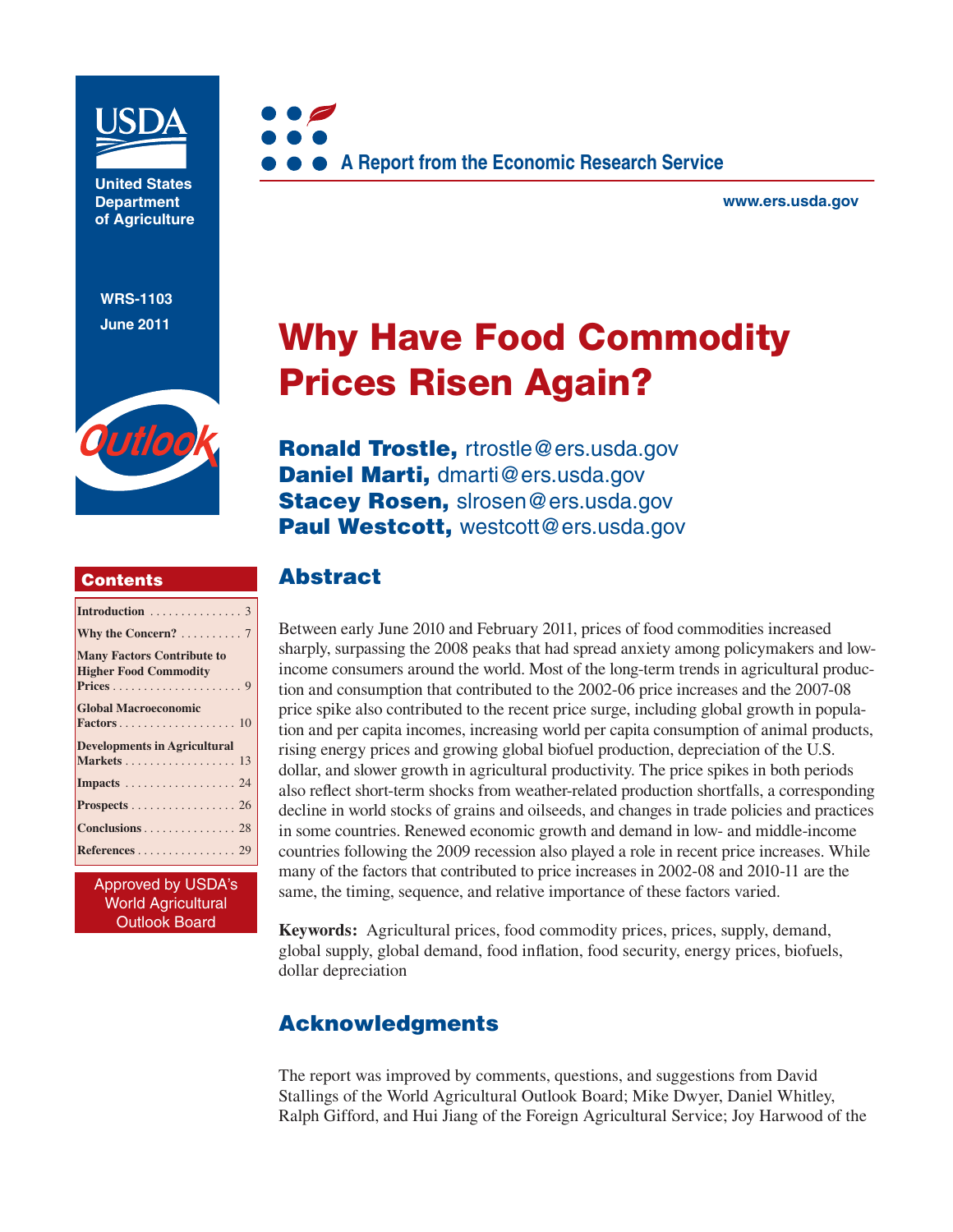Farm Service Agency; and Chris Hurt of Purdue University. Special thanks go to Maurice Landes, Greg Pompelli, May Peters, Sarahelen Thompson, and Molly Garber (Economic Research Service) for numerous substantive contributions. We also appreciate the editorial and design assistance of Angela Anderson and Wynnice Pointer-Napper.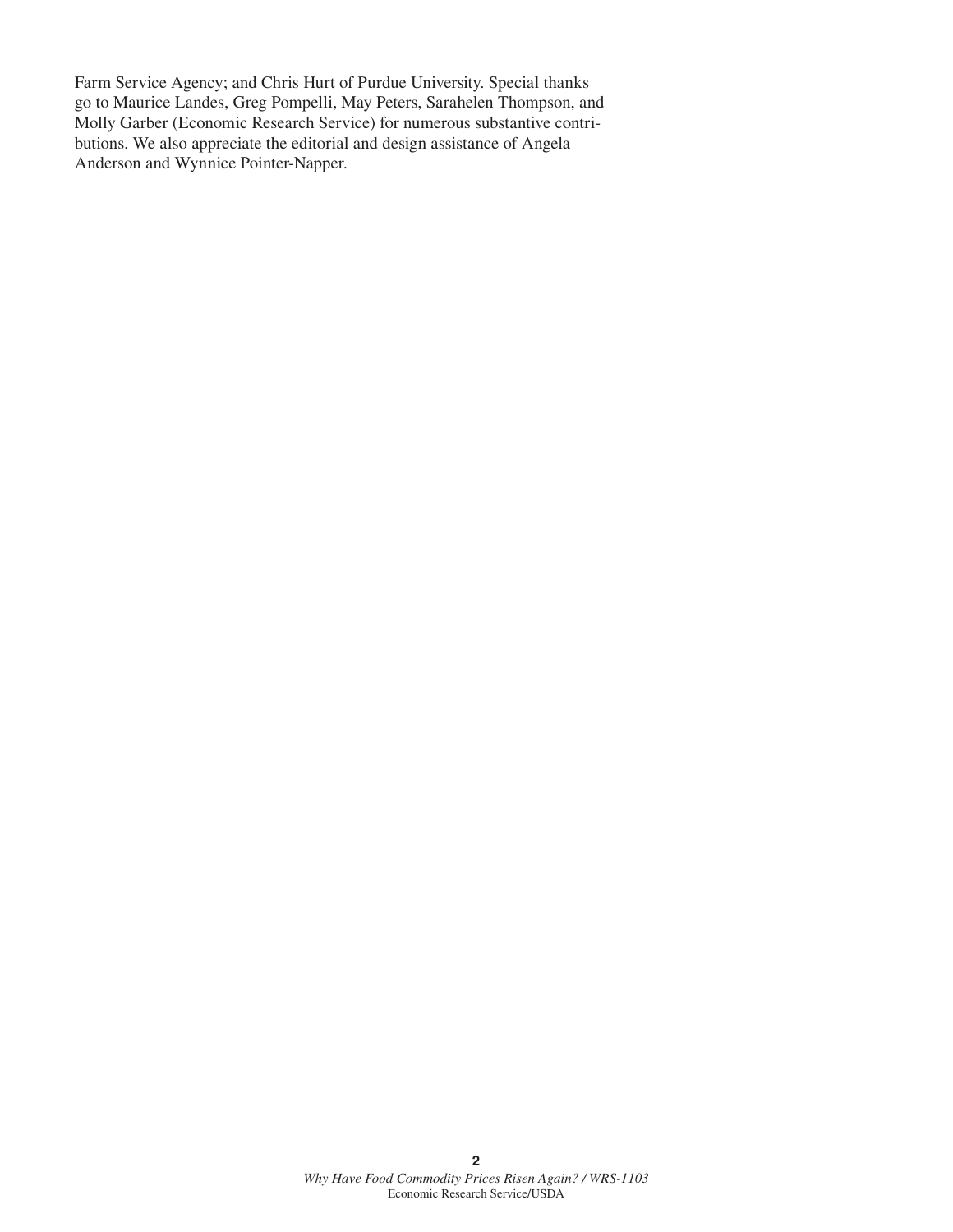# **Introduction**

### *Prices Are Up—Again*

Sharp increases and declines in agricultural commodities are not uncommon, with five such periods over the past 40 years. Since June 2010, prices of food commodities (grains, oilseeds, vegetable oils, meat, seafood, sugar, and fruit) have risen sharply again. This increase is reminiscent of the 2007-08 price spike that spread anxiety among policymakers and low-income consumers around the world, particularly in developing countries dependent on imported food commodities.

A monthly food commodity price index compiled by the International Monetary Fund (IMF) trended down from 1980 until the end of 2001 and then began to rise. During the 5 years from January 2002 to January 2007, the index rose 47 percent (fig. 1). Over the next 18 months, the price index accelerated (rising 56 percent) and stood 130 percent above the January 2002 level. During the next 6 months, the index declined 33 percent. After reaching a low point in December 2008, the index rose 59 percent through April 2011 and stood 6 percent above the previous June 2008 record.

Compared with food commodity prices, a price index for a four-crop subset (wheat, rice, corn, and soybeans) has had even greater fluctuations (fig.  $2$ ). This index, constructed by the Economic Research Service, also uses IMF monthly prices weighted by global trade shares. Between January 2002 and June 2008, this four-crop index rose 226 percent, compared with 130 percent for the overall food commodity index. During the following 6 months, the four-crop index declined 40 percent, while the food commodity index fell 33 percent. By June 2010, the four-crop index had fallen another 11 percent as the food commodity index continued to rise. In June 2010, the four-crop index reached its post-peak low and then began to rise again. Through February 2011, the four-crop index rose 70 percent, while the food commodity index was up 39 percent from June 2010.





Source: International Monetary Fund, International Financial Statistics.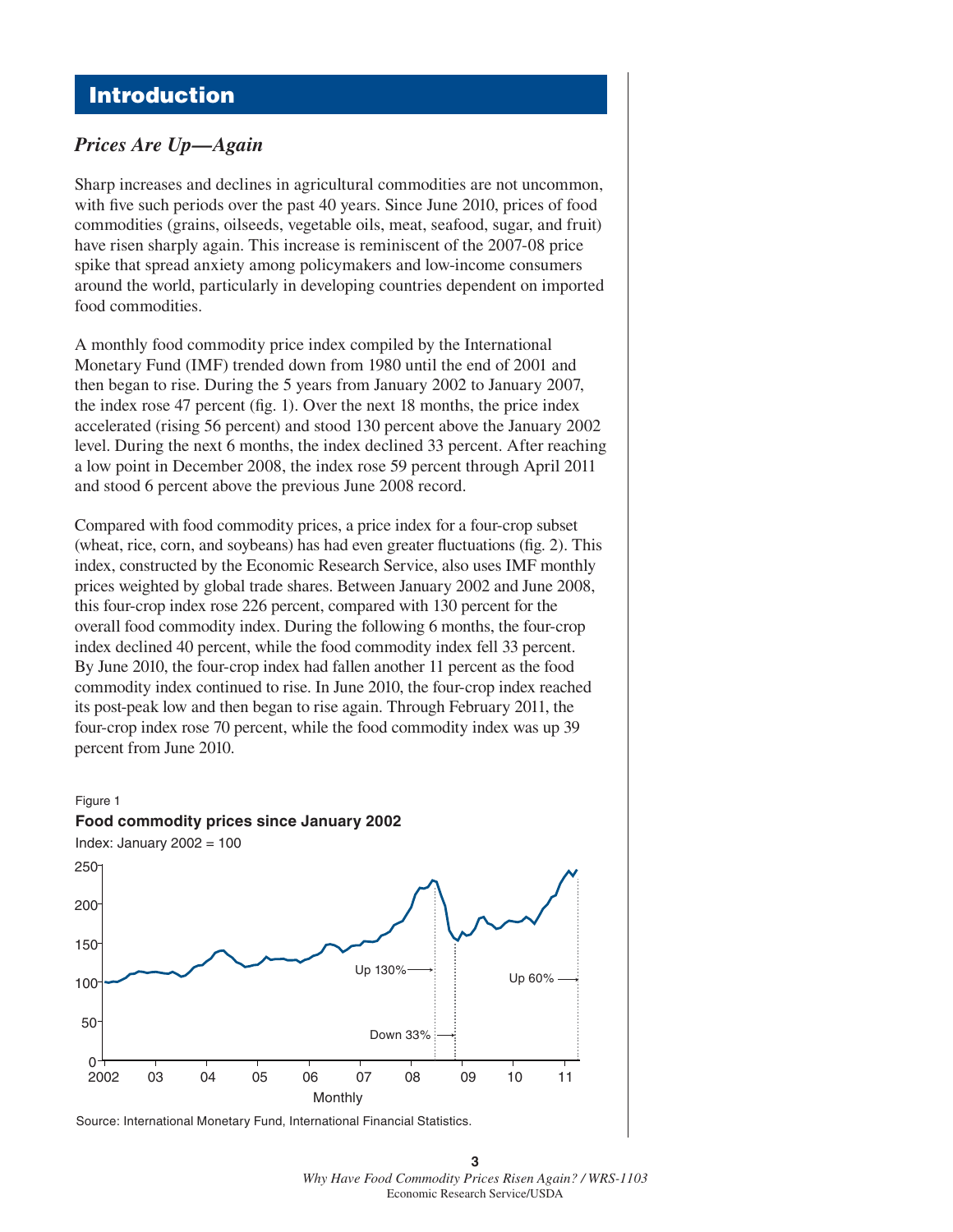#### Figure 2 **Price indices for food commodities and four crops**<sup>1</sup> Index: January 2002 = 100 Monthly Food commodities Four crops 2002 04 06 08 10 0 <del>\----</del><br>2002 50 100 150 200 250 300 350 03 05 07 09 11

<sup>1</sup>Index of wheat, rice, corn, and soybean prices weighted by trade shares.

Source: USDA, Economic Research Service calculations and International Monetary Fund, International Financial Statistics.

### *Composition of Price Increases Different from 2008*

In both 2002-08 and 2010-11, markets experienced growing demand for a number of key commodities while contending with tightening supplies. Although the overall food commodity price index has risen again, the roles of various agricultural commodities differed across the two time periods (table 1). Prices of rice, wheat, and vegetable oils increased the most as prices peaked in 2008. In contrast, world rice prices have hardly increased since June 2010 and are half what they were at the peak in 2008. Global 2010/11 rice production is projected to be large, and stocks are perceived to be sufficient to meet expected consumption needs.

Global wheat stocks are currently much higher than they were toward the end of the 2007-08 spike. Feed-quality wheat, however, accounts for a much larger share of stocks, while milling-quality wheat stocks are low due to damage caused by rain in several major wheat producing countries. As a result, world milling-quality wheat prices rose more than prices for feed quality wheat.

Prices for vegetable oils rose sharply in both events and, since 2002, increased nearly twice as much as the overall food commodity index. World demand for vegetable oil for human consumption, for biodiesel feedstocks, and for other industrial uses has seen rapid growth since 2002.

Livestock products, particularly beef, have taken on a more significant role in the current increases in food commodity prices. During the 2002-08 increase in prices, livestock products did not play a significant role. Meat prices only began to increase during the final few months of the 6-year upward trend in the IMF's food commodity price index (fig. 3). In the current situation, however, meat prices began to increase nearly a year before crop prices started their upward trend. Between the latter part of 2009 and June 2010,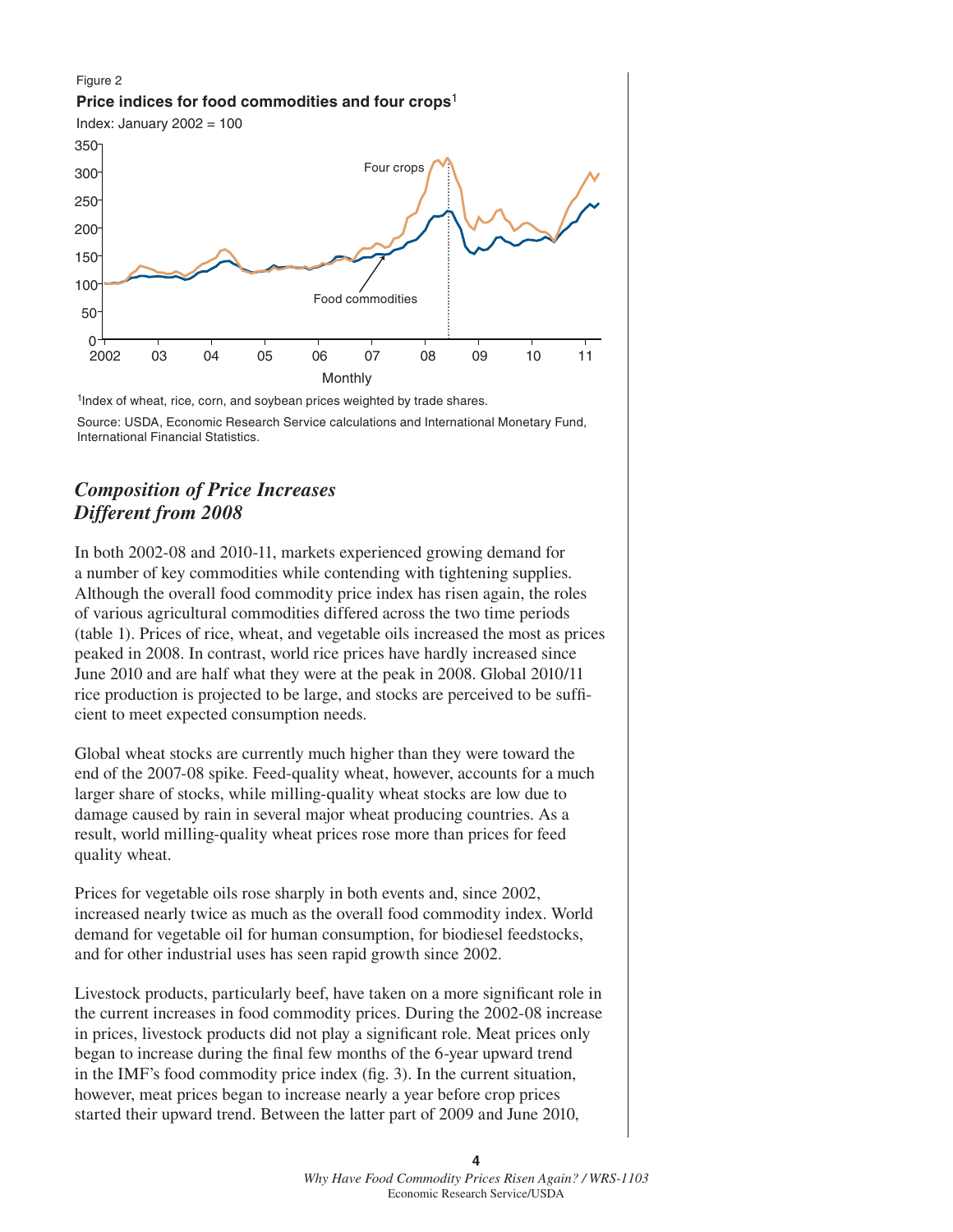meat price increases more than offset declining crop prices as the total food commodity price index rose. Then, as crop prices began to rise in June 2010, meat prices leveled off for about 6 months before they started to climb again. Dairy product prices also began to rise before crop prices.

Other agricultural commodity prices also have increased significantly in the current situation. Brazil's 2010/11 sugarcane crop was affected by weather, and sugar prices nearly doubled from May 2010 to January 2011, rising more than any other food commodity. Prices for coffee, tea, fish, wool, and palm oil have also risen dramatically since mid-2010, and all were higher in April 2011 than when they peaked in 2008. Further, cotton prices increased more than any food commodity from mid-2010 to early 2011.<sup>1</sup>

#### Figure 3



<sup>1</sup>Meats: Index of International Monetary Fund beef, pork, and chicken prices; weighted by world consumption shares. Crops: Index of wheat, rice, corn, and soybeans prices; weighted by trade shares.

Source: International Monetary Fund, International Financial Statistics.

**Price indices: Food commodities, meats, and crops**<sup>1</sup>

Table 1 **Changes in prices during two price spikes (U.S. dollars per metric ton**1**)**

|             |           |           | Percent     |          | Percent     | Price     | Percent      | Percent     |
|-------------|-----------|-----------|-------------|----------|-------------|-----------|--------------|-------------|
|             | Price     | Price at  | change from | Price at | change from | at recent | change from  | change from |
| Crop        | Jan. 2002 | 2008 peak | Jan. 2002   | next low | 2008 peak   | peak      | previous low | Jan. 2002   |
| Food index  | 100.0     | 230.1     | 130         | 153.0    | $-33$       | 244.1     | 60           | 146         |
| Four crops  | 100.0     | 325.8     | 226         | 175.4    | $-46$       | 298.9     | 70           | 199         |
| All wheat   | 125.3     | 439.7     | 251         | 220.1    | -50         | 348.2     | 58           | 178         |
| Rice        | 191.1     | 1,015.2   | 431         | 540.8    | $-47$       | 535.2     | $-1$         | 180         |
| Corn        | 92.0      | 287.1     | 212         | 158.2    | $-45$       | 293.4     | 86           | 219         |
| Soybeans    | 160.1     | 554.2     | 246         | 318.8    | $-42$       | 512.1     | 61           | 220         |
| Soybean oil | 343.5     | 1.414.4   | 312         | 681.0    | $-52$       | 1.268.4   | 86           | 269         |
| Sugar       | 7.31      | 14.0      | 92          | 11.3     | $-19$       | 29.4      | 160          | 302         |
| <b>Beef</b> | 101.0     | 135.5     | 34          | 107.1    | $-21$       | 183.7     | 71           | 82          |
| Pork        | 54.3      | 84.6      | 56          | 52.6     | $-38$       | 83.2      | 58           | 53          |
| Poultry     | 62.9      | 88.4      | 40          | 85.4     | $-3$        | 85.1      | 0            | 35          |
| Cotton      | 43.4      | 80.2      | 85          | 51.5     | $-36$       | 213.2     | 314          | 391         |

<sup>1</sup>Food index and four-crop index: January  $2002 = 100$ .

Source: USDA, Economic Research Service calculations based on data from the International Monetary Fund, International Financial Statistics.

<sup>1</sup>Although cotton is not a food commodity, it competes for cropland that could be used to produce food commodities.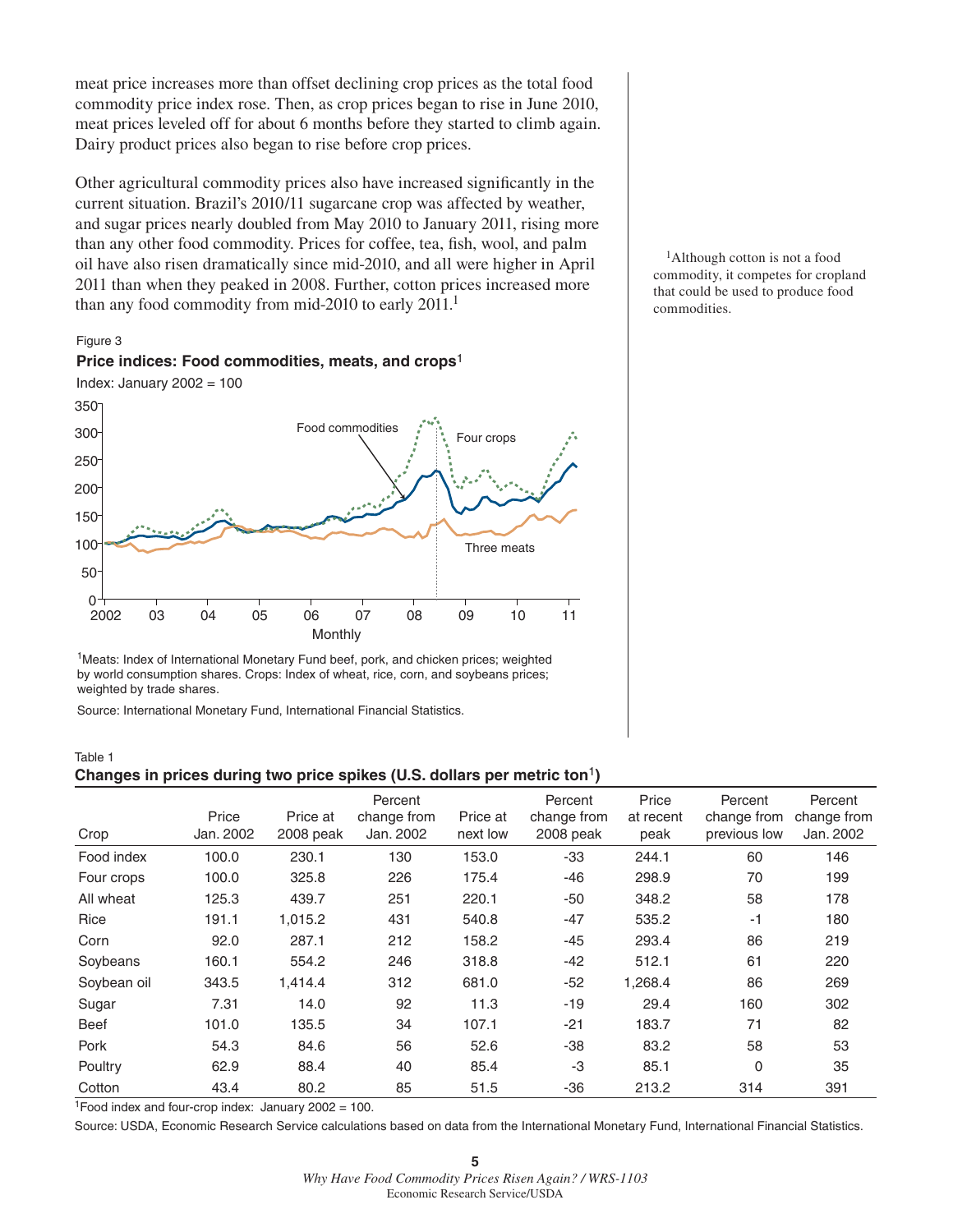### *Nonagricultural Prices Are Also Up—Again*

Prices for commodities other than food have also been rising. Price indices for commodity categories, such as energy, metals, beverages, and agricultural raw materials have also risen, suggesting that global economy-wide factors are contributing to the current surge in prices as they did during 2002-08 (fig. 4). All of these price indices declined after the peak in mid-2008 through the end of 2008 or the first quarter of 2009. Since then, each of these indices has risen more than the food commodity price index.



Source: International Monetary Fund, International Financial Statistics.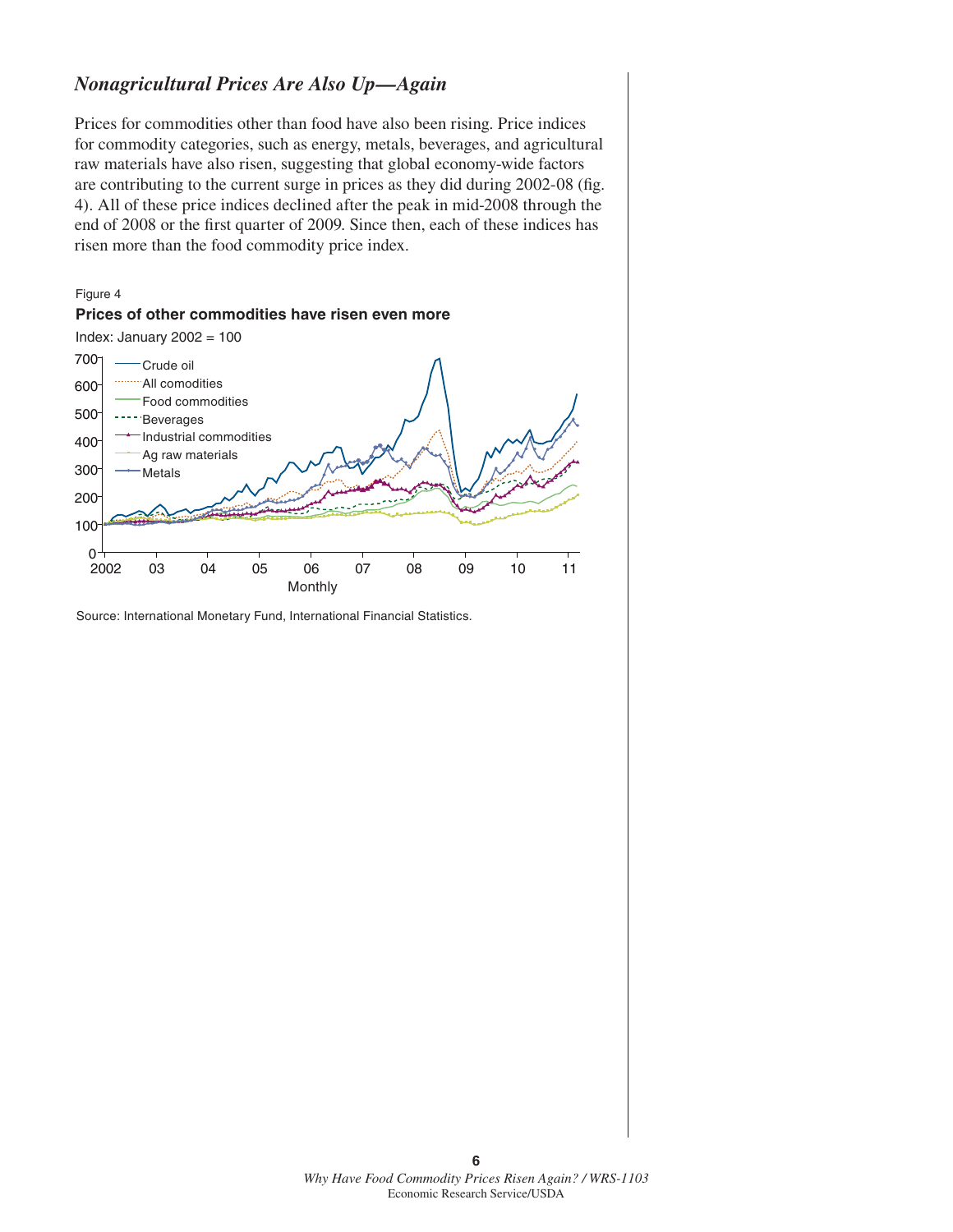# **Why the Concern?**

Rising food prices have received much press and raised many concerns because the 2007-08 price spike is still on the minds of food consumers, livestock producers, agri-businesses, and governments. In early January 2011, the United Nations' Food and Agriculture Organization (FAO) called additional attention to the increase in food commodity prices. FAO reported that its December 2010 food commodity price index had climbed higher than the previous record set in 2008 (see box, "Comparing Four Food Commodity Price Indices").

History shows that markets adjust and prices fall from the peaks of price spikes (see box, "Anatomy of a Price Spike"). Consumers in low-income, food-importing countries, however, are particularly vulnerable to rising food prices. The decline in world stocks of food commodities, combined with higher prices, raises concerns for governments with limited foreign exchange reserves to import the food needed to meet domestic needs and restrain foodprice inflation.

#### **Comparing Four Food Commodity Price Indices**

At least four organizations publish a monthly index of food commodity prices: the International Monetary Fund (IMF), the United Nation's Food and Agriculture Organization (FAO), the World Bank (WB), and the U.S. Department of Agriculture's National Agriculture Statistics Service (NASS). Each organization's index is based on a slightly different set of commodities and pricing points, as well as on different weights for each individual commodity's contribution to the overall index. All four indices, however, exhibit similar patterns as prices rise and fall (box fig.).

The FAO's index for December 2010 was higher than its previous high point in June of 2008. None of the other three organizations' December 2010 indices surpassed their previous record, primarily because the FAO index has higher weights for sugar and vegetable oils, commodities whose prices increased the most. The IMF index uses relatively higher weights for food grains. By January 2011, all of the indices had set a new record high, surpassing their June 2008 records.

#### **Food commodity price indices, by organization**

Index: January  $2002 = 100$ 

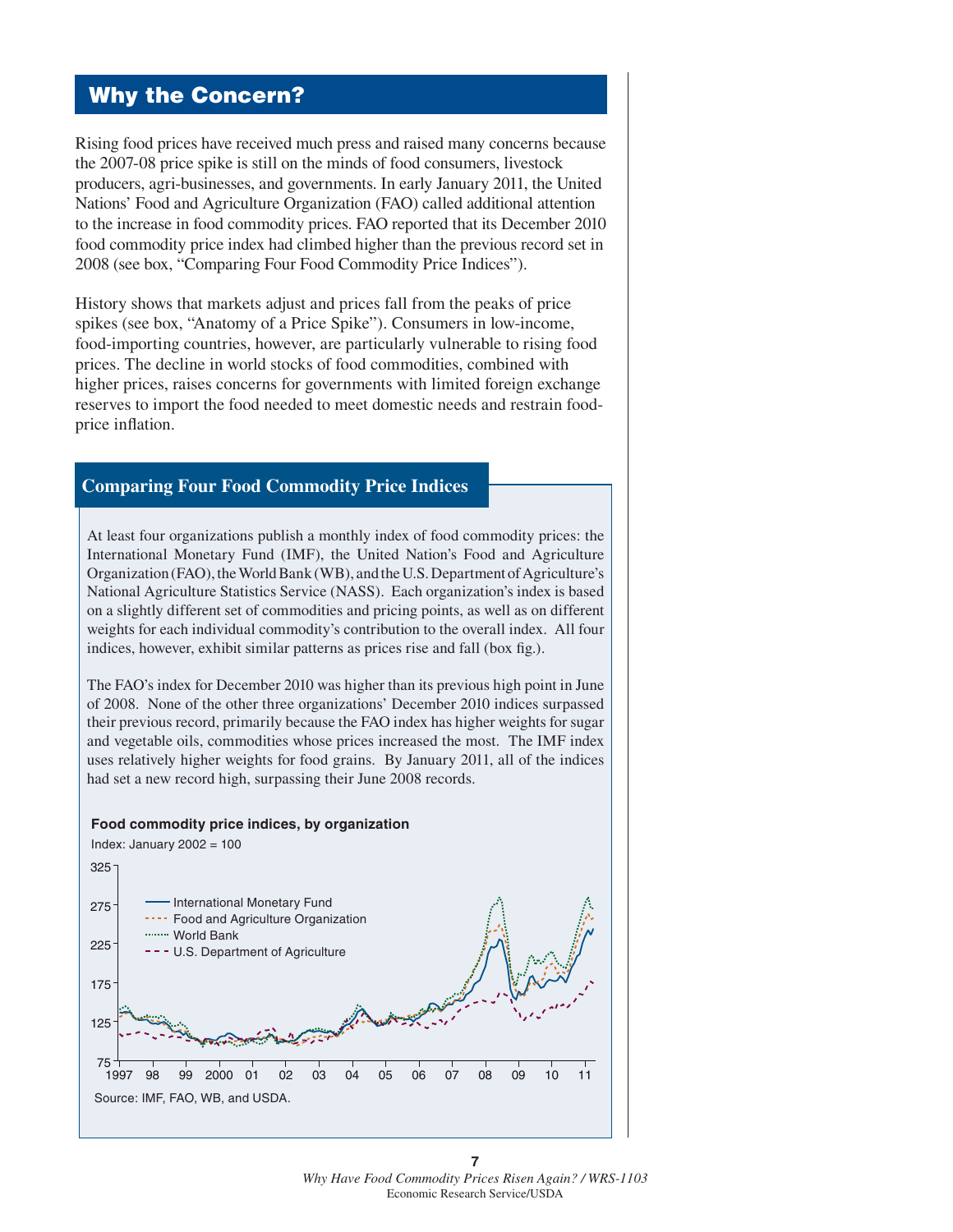#### **Anatomy of a Price Spike**

During the last 40 years, five periods of large increases in agricultural prices were followed by sharp declines in the same prices (box fig.).<sup>1</sup> A sixth surge in prices began in July 2010 and has not yet turned down. For the purposes of this report, a price spike occurs when the price of a commodity rises and then falls significantly more than its normal price variations. Often, but not always, prices rise to record highs before dropping sometimes falling as much as they had risen—or declining to a new plateau greater than historical levels. Each surge in prices has been followed by a decline in prices as the conditions that prompted the rapid increase were reversed.

The beginning of a price spike generally reflects unusually large changes in supply and/or demand. In some cases, unexpected production shortfalls reduced available supplies; in other cases, production simply stagnated while demand rose. On some occasions, demand rose rapidly and prices increased until production could respond. Sometimes changes in agricultural production or trade policies induced changes in both the production and consumption of agricultural commodities.

The current situation is the sixth time that crop prices have risen more than the normal year-to-year variation since 1970. Although many common factors contributed to the price spikes since 1970 (Peters, et al., 2009), the relative importance of each factor, as well as the magnitude and duration of the price movements up and down, generally differed.

1A four-crop price index is used here because the IMF food commodity price index is not available prior to 1980.

In 1972-74 and 2002-08, prices rose significantly more in percentage terms than in the other time periods. Prices did not decline back to their pre-peak level, however, as they did during price spikes in the 1980s and 1990s. The upward price movement during 2002-08 was the longest and was followed by the fastest decline.

Although price peaks in the first four time periods were evenly spread out (about every 6-7 years), the 2008 peak occurred more than a decade after the preceding peak. The most recent 2010-11 price surge occurred less than 3 years after the June 2008 price peak. Prices for 2010-11 have risen faster than the other price spikes since 1970. The four-crop index rose about 70 percent in 8 months, equivalent to a 6.9 percent average monthly growth rate.

The commodity price spikes in the 1980s and 1990s were characterized by more moderate increases and declines. While the duration of the post peak declines in prices were longer, prices eventually fell to pre-spike levels.

Based on these five historical price spikes, when prices rise more than typical variations, markets adjust and prices eventually decline. It may take several months or several years for the markets to fully adjust, but eventually they will do so. The new equilibrium may return to pre-spike price levels or may be at a somewhat higher price plateau.



<sup>1</sup>Weighted average of four crops (wheat, soybeans, corn, and rice); International Monetary Fund monthly prices weighted by world exports.

Source: USDA, Economic Research Service calculations based on International Monetary Fund nominal prices and weights.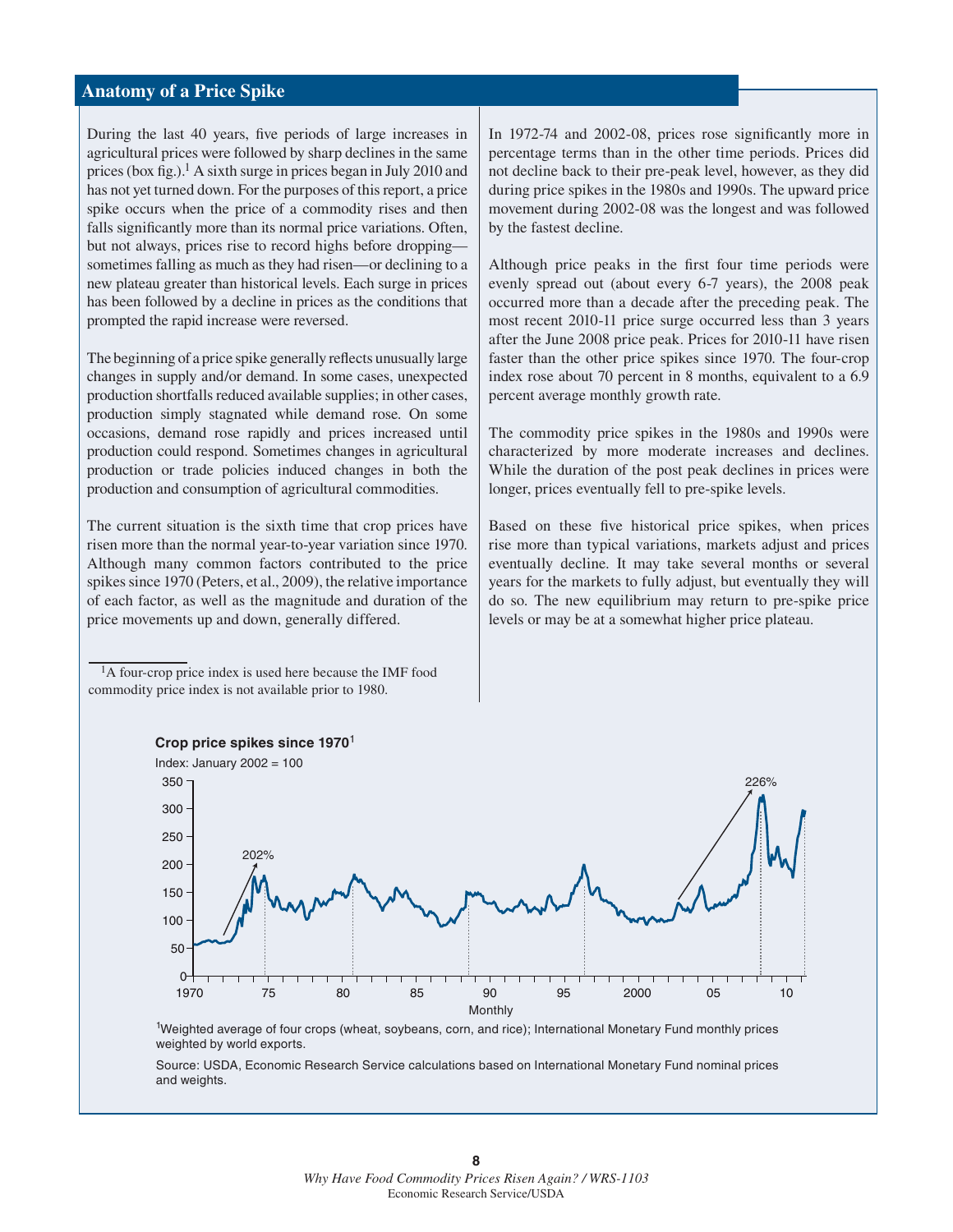# **Many Factors Contribute to Higher Food Commodity Prices**

Most of the long-term factors underlying trends in agricultural production and consumption that contributed to the general rise in food commodity prices in 2002-08 continue to be important underlying factors in the recent price surge. These long-term factors include global growth in population and per capita incomes, related increases in world per capita consumption of animal products, depreciation of the U.S. dollar, rising energy prices and expanding global biofuel production, and slower growth in agricultural productivity.

Against this backdrop of generally rising food commodity prices since 2002, the sharp price spikes in 2007-08 and 2010-11 reflect short-term anomalies and shocks. Short-term factors include weather-related production shortfalls, a corresponding decline in world stocks of grains and oilseeds, and changes in trade policies and practices. In particular, underlying recent crop price increases has been a series of adverse weather events in a number of major world producing regions that occurred in a relatively compressed time period from June 2010 to April 2011. As a result, estimates of world crop production and stock levels steadily declined, tightening world supply and demand balances. Additionally, renewed economic growth and associated gains in food demand in low- and middle-income countries has contributed to recent food commodity price increases following the 2009 recession.2

Although many of the factors that contributed to price increases in 2002-08 and 2010-11 are the same, the timing, sequence, and relative importance of each factor varied (fig. 5).

<sup>2</sup>The recession may have contributed to reducing food commodity prices below levels they would have otherwise been, as appears to be the case for crude oil prices.



Figure 5

#### **Primary factors affecting crop prices**<sup>1</sup>

1Four-crop price index for wheat, rice, corn, and soybean prices weighted by trade shares. Source: USDA, Economic Research Service calculations based on International Monetary Fund, International Financial Statistics.

S:U=Stocks-to-use ratio.

**<sup>9</sup>** *Why Have Food Commodity Prices Risen Again? / WRS-1103*  Economic Research Service/USDA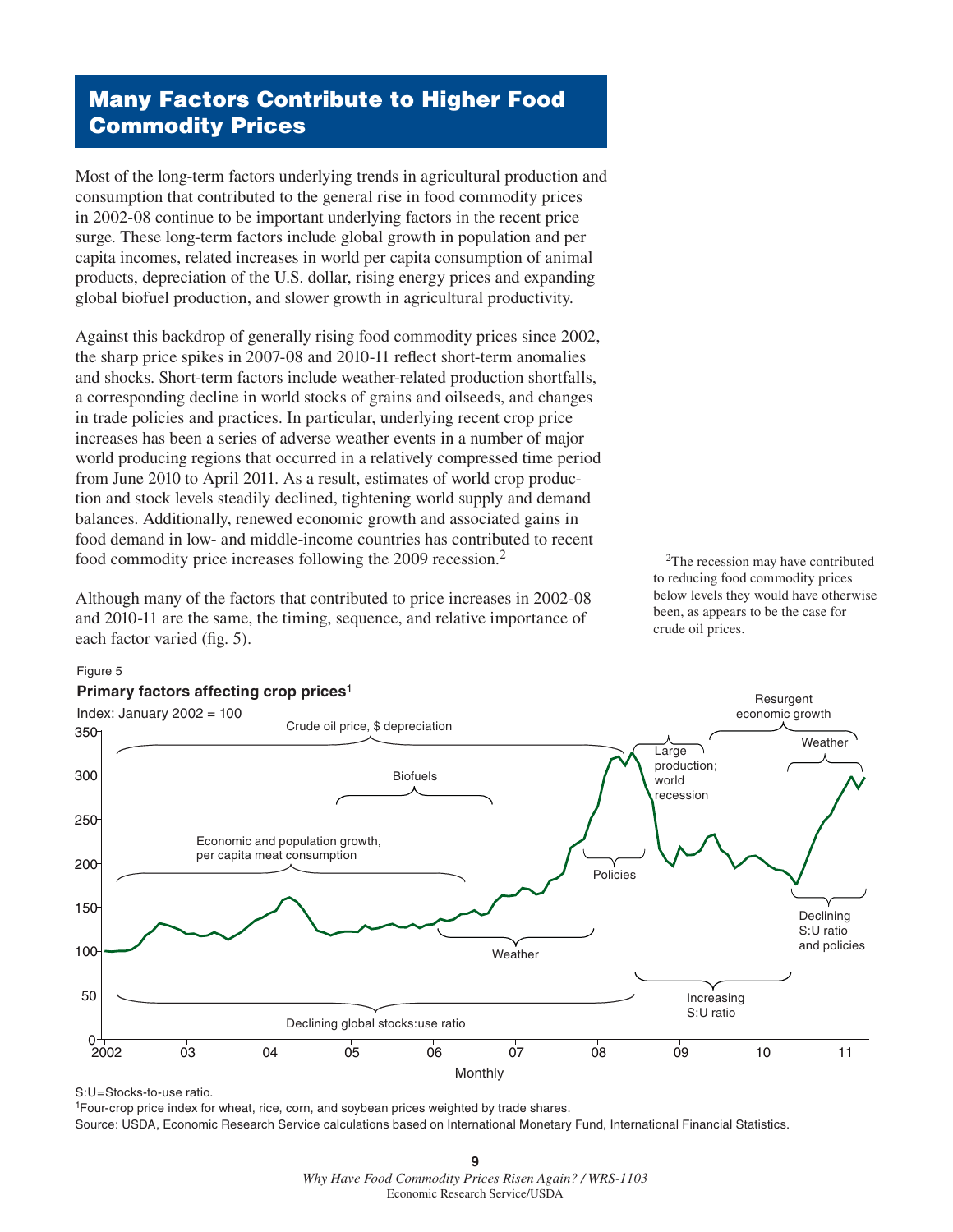# **Global Macroeconomic Factors**

As noted previously, the upward price trends in 2002-08 and 2010-11 occurred for nearly all commodities, not just for agricultural products. Further, a subsequent sharp decline in prices from their 2008 peak levels was seen in nearly all commodities. Thus, it seems that broad, economywide factors contributed to both the rise and fall in prices. Although factors specific to the agriculture sector also played a role, the impact of global economic growth, the changing value of the U.S. dollar, and crude oil prices filtered through to most world commodity markets.

#### *Economic Growth*

The strong, long-term growth in the world's economy was interrupted the last half of 2008 by a global recession (fig. 6). The world's economy grew at  $2.9$ percent between 2001 and 2008, only to decline more than 2 percent in 2009. Global economic growth returned in 2010.

For most middle- and low-income countries, however, the recession was neither as deep nor as protracted as for developed countries. Further, the resurgent growth has included middle- and low-income countries, including China and India. These countries play an increasingly important role in the global economy and in the growth in food demand. Their high income growth and high responsiveness to that growth with increased consumption and imports of food and feed contributed to greater global agricultural demand and put upward pressure on food commodity prices.

#### *U.S. Dollar Exchange Rate*

Figure 6

The declining value of the U.S. dollar contributed to the increase in world crop prices for the 2008 price spike and continued to be an important factor underlying the 2010-11 price increases. As the dollar loses value relative to the currency of an importing country, it reduces that country's cost of



1990 92 94 96 98 2000 02 04 06 08 10

Source: USDA, Office of the Chief Economist, *USDA Agricultural Projections to 2020*, February 2011.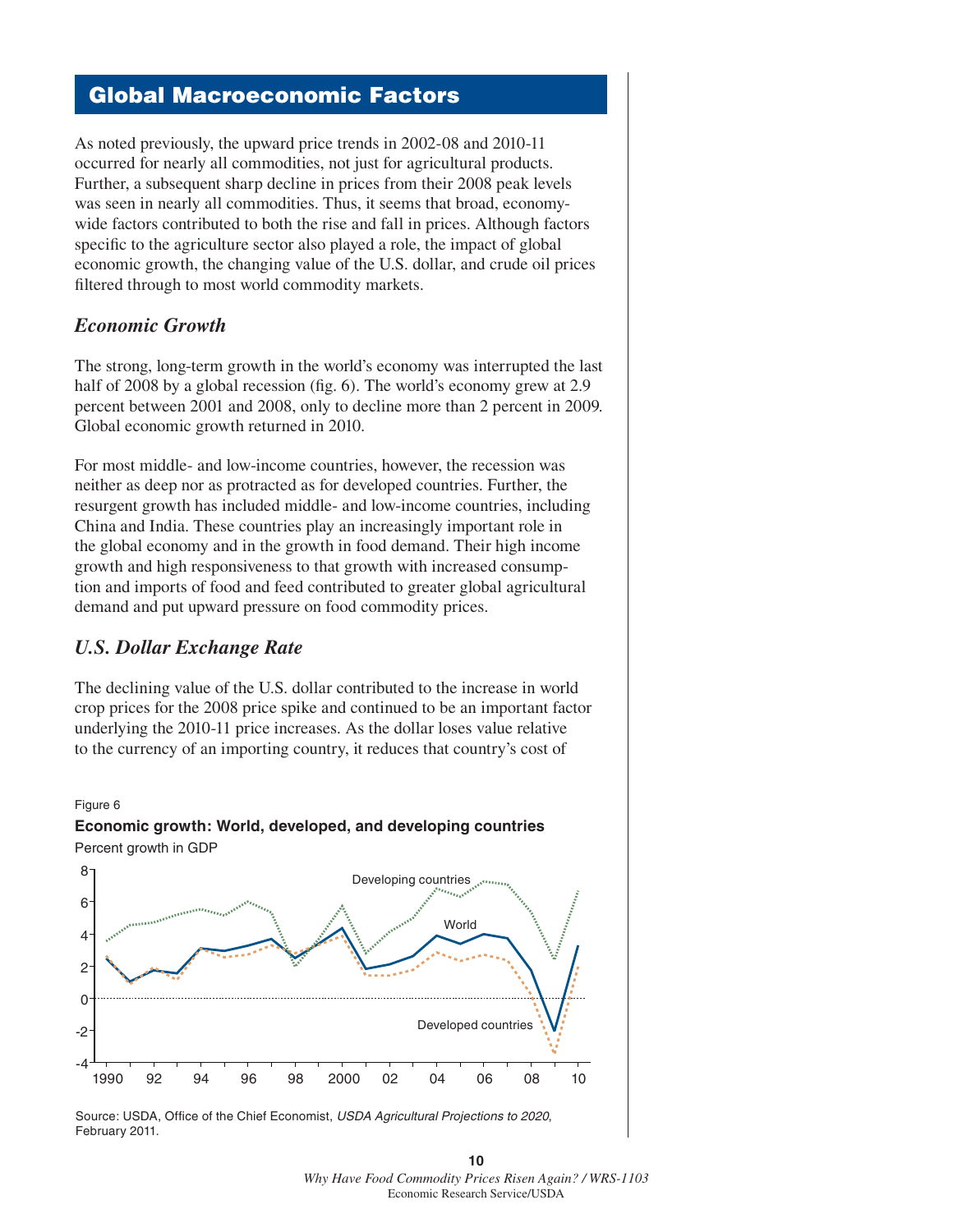importing. Since the United States is a major source of many agricultural commodities, U.S. exports tend to rise, putting upward pressure on U.S. prices for those commodities.

The steep and steady depreciation of the dollar between 2002 and April 2008 contributed to the increase in most commodity prices leading up to 2008's price peaks (fig. 7). The dollar's value then rose between mid-2008 and March 2009 before declining again during the remainder of 2009, most of 2010, and into 2011. Although the dollar's value declined about 16 percent through February 2011, its value that month was only 4.3 percent below the April 2008 low because of the appreciation in 2008-09.

#### *Energy Related Prices*

Crude oil prices rose sharply from early 2002 to mid-2008, much of which reflected increased crude oil demand caused by robust world economic growth and rapid manufacturing growth in China, India, and other Asian countries. The largest increases were from early 2007 to mid-2008, when oil prices more than doubled. In July 2008, monthly average crude oil prices surpassed \$130 per barrel. The IMF's monthly crude oil index was 594 percent above January 2002. The weakening of the global economy toward the end of 2008 and into 2009 resulted in a decline in demand for petroleum and other energy sources. By early 2009, crude oil prices were down about 70 percent from their peak.

Following the 2009 global recession, economic growth improved and was particularly robust in the more energy intensive economies of low- and middle-income countries. This growth increased the demand for energy and the price of crude oil rose sharply—even more than food commodity prices.



<sup>1</sup>Real U.S. agricultural trade-weighted dollar exchange rate, using U.S. agricultural export weights, based on 192 countries.

Source: USDA, Economic Research Service, http://www.ers.usda.gov/Briefing/Macroeconomics/.

**11** *Why Have Food Commodity Prices Risen Again? / WRS-1103*  Economic Research Service/USDA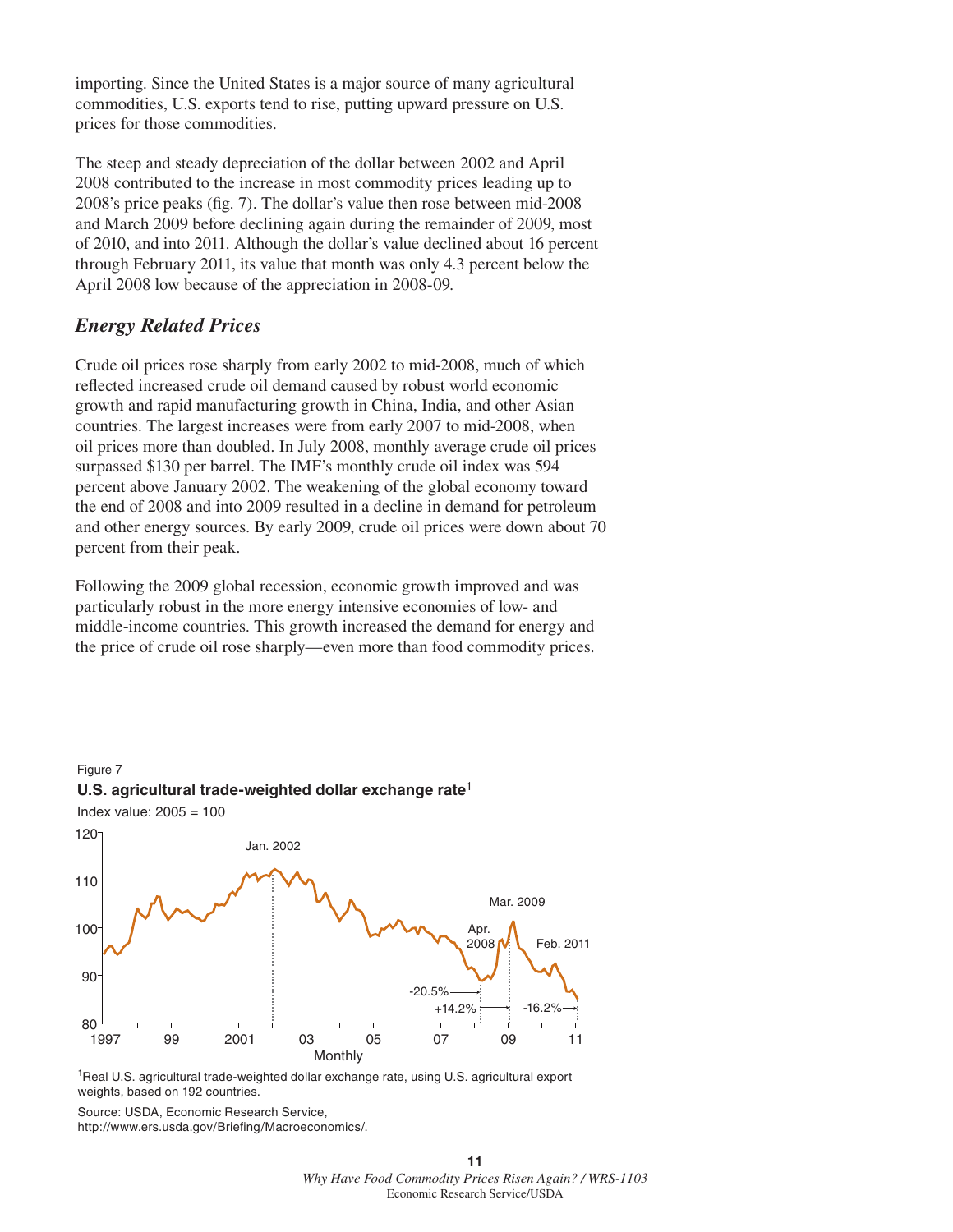By April 2011, oil prices had almost tripled since the low point in December 2008 (fig. 8). Although oil prices were still well below the 2008 peak, the renewed rise appears to have moved crude oil prices back toward a longer run upward trend that was interrupted by the global recession.

Ocean freight rates affect the cost of imported food commodities. As food commodity prices increased leading up to the 2008 peak, dry bulk freight rates rose even more rapidly, increasing more than 350 percent between January 2006 and November 2007. High oil prices, increased demand for ocean shipping, and slow growth in the availability of dry bulk shipping vessels were the major factors contributing to higher freight rates. By the end of 2008, ocean freight rates had plummeted more than 90 percent as a result of lower oil prices, reduced demand associated with the global recession, and an increase in the number of ships.

In the 12 months preceding February 2011, dry bulk freight rates did not increase or contribute to higher prices for imported food commodities. While ocean freight rates at the end of April 2011 were somewhat higher than in February 2011, they were still less than a fourth of the peak levels reached in 2007 and 2008, largely reflecting the increase in shipping capacity.



<sup>&</sup>lt;sup>1</sup>International Monetary Fund crude oil monthly price index. Source: International Monetary Fund.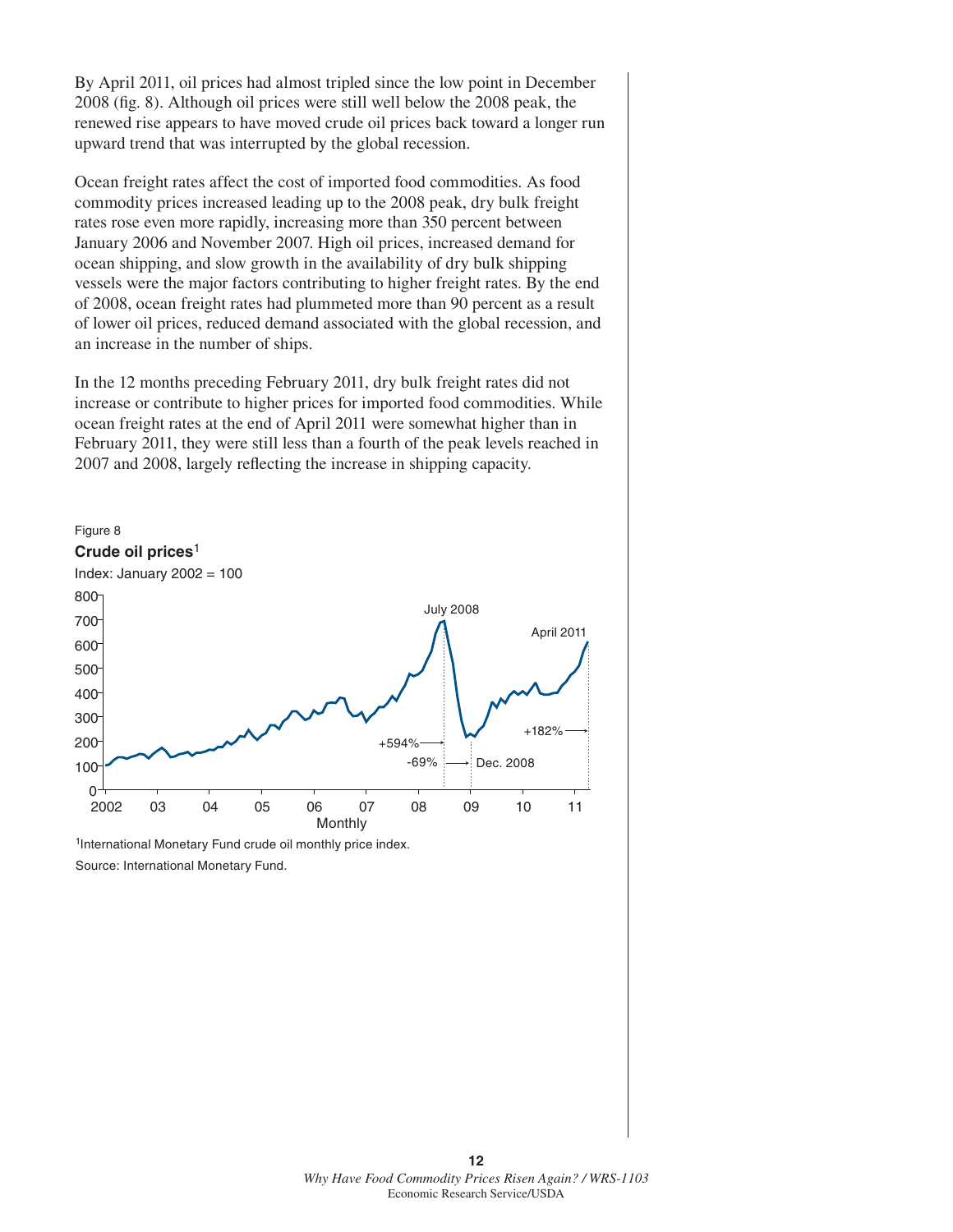# **Developments in Agricultural Markets**

In addition to global economy-wide factors supporting food commodity price increases, a variety of long-term trends and short-run developments in the agricultural sector contributed to the upward pressure on prices.

### *Increasing Consumption of Animal Products*

With rising global incomes and increased diet diversification, world per capita meat consumption has been increasing steadily over the last three decades  $(f_1, g_2)$ , particularly in low- and middle-income countries. Between 1990 and 2010, total per capita consumption of beef, pork, and poultry trended upward at 1.2 percent annually. Per capita poultry consumption rose most rapidly; beef consumption per person has not increased.

As the demand for meat rises, demand for the grain and protein feeds used to produce the meat also increases. Further, some countries have adopted policies to increase self-sufficiency in meat production. Livestock operations in these countries, however, may not be as efficient in feed conversion as those in the countries from which they might have imported the meat, thereby further increasing the demand for feedstuffs. However, biological lags in the livestock sector influence the timing of price relationships between crops (animal feeds) and livestock. (see box, "Biological Lags in Meat Production, Feed Demand, and the Dynamics of Crop-Livestock Price Relationships").

However, as the global economic recession deepened in 2008 and 2009, world demand for meat declined and shifted toward lower-priced poultry. With lower meat demand, world meat imports declined 1.2 million metric tons (5.5 percent) in 2009, the largest yearly decline since 1993.<sup>3</sup> The reduction in world



<sup>1</sup>Data are not reported in USDA's Production, Supply and Distribution (PS&D) database for some countries, therefore data are not equal to true global total.

Source: USDA, Foreign Agricultural Service, Production, Supply and Distribution (PS&D) database; Food and Agriculture Organization's database and baseline projections.

3Russia and Mexico—two of the world's larger beef importers—cut their beef imports by over 20 percent in 2009. Three of the world's largest pork importing nations—Japan, Russia, and China/Hong Kong—dropped their pork imports by 14 percent, 20 percent, and 41 percent, respectively. Russia, China, and Japan—the world's first, third, and eighth largest poultry meat importers—reduced imports by 22 percent, 10 percent, and 22 percent, respectively.

**<sup>13</sup>** *Why Have Food Commodity Prices Risen Again? / WRS-1103*  Economic Research Service/USDA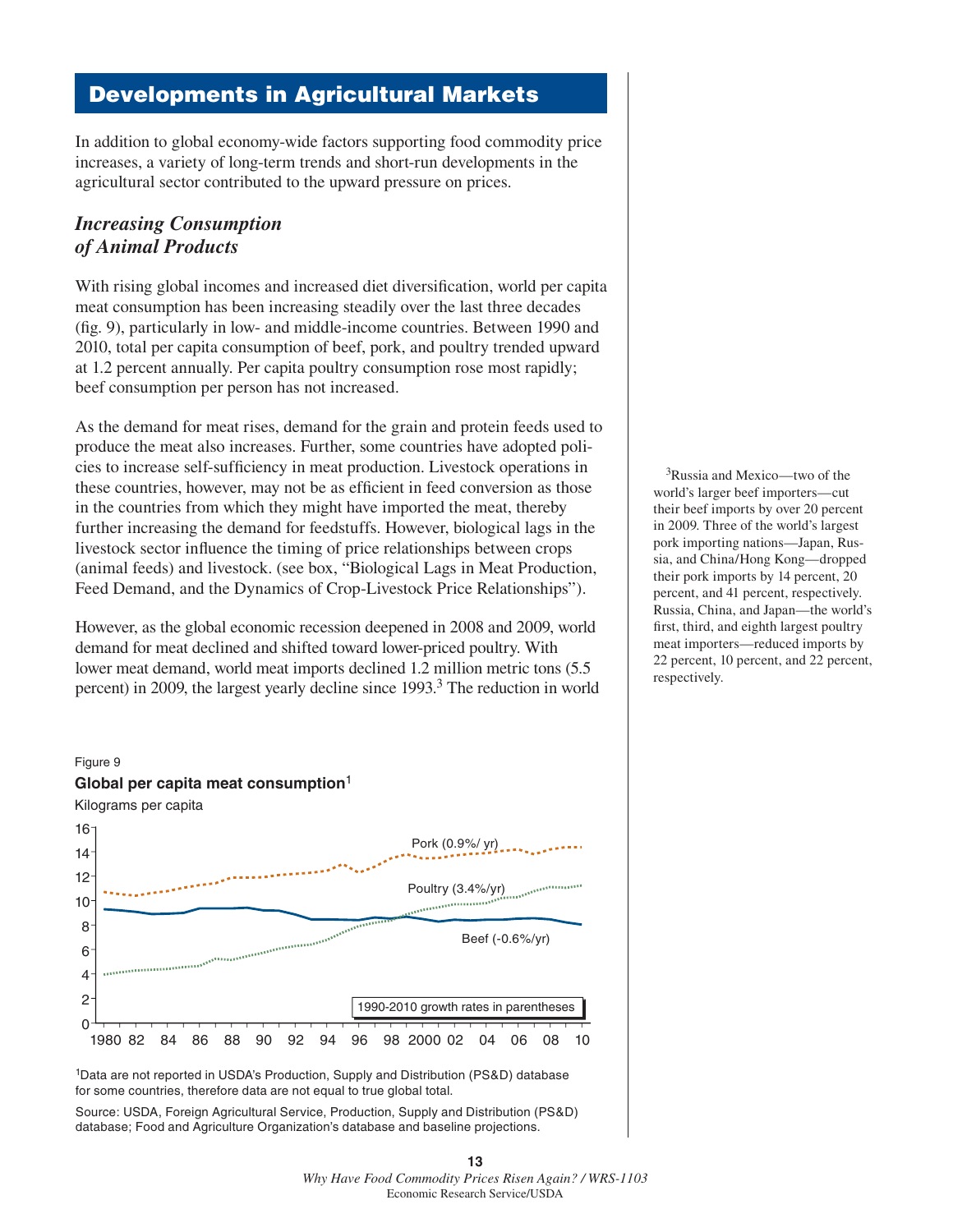#### **Biological Lags in Meat Production, Feed Demand, and the Dynamics of Crop-Livestock Price Relationships**

The changing composition of global meat production has affected the amount and kind of feed used. Poultry meat's share of world meat production has steadily increased, while beef's share has declined (box fig.).

Poultry production is the most efficient animal industry at converting grain and protein meal into meat and has been growing more rapidly than other meat industries. As a result, its growing share of world meat production contributed to improving the world's overall feed efficiency in producing meat.

Pork accounts for the largest share of world meat production. Much of the increase in world pork production since the 1980s has occurred in China, which produces half of the world's pork today. Most of the hogs raised in China still come from traditional, small-scale farms rather than from modern grower operations. These small farms feed relatively little commercial feeds that include grain and protein meal. Industrial hog farming techniques that rely on feed rations with high levels of corn and protein meal, however, are becoming more common. This trend to industrialize pork production has increased Chinese imports of soybeans and distiller's dried grains.

For cattle production, most of the birth-to-slaughter weight gain comes from pasture feeding. World cattle production,

**Changing composition of world meat production**

however, has slowly turned toward more intensive feeding systems, which use more grain and protein meal. Thus, although world beef production has risen slowly during the last decade, the increased output was based on feeding relatively more grain and protein meal.

Year-to-year changes in livestock product output, consumption, and prices tend to be more stable than for crops. Crop and livestock prices, however, each influence the other through a set of relationships that are both direct and indirect and have different time lags. Changes in meat demand and meat prices influence demand for and prices of crops. In turn, grains and oilseeds and their byproducts account for a large share of livestock production costs.

Sustained changes in crop prices affect livestock and poultry producers' profits, influencing decisions about how much meat to produce. The time horizon for the effect on meat prices depends on the duration of an animal's production cycle. Producers make decisions whether to expand or contract production long before the factors for profitability are known in the market. It takes 2-4 years from the time a heifer or cow is bred until the offspring go to market, about 10 months from the time a gilt or sow is bred until the pigs reach slaughter weight, and about 2-3 months for a chicken to have eggs and the chicks are large enough to be sold.



Source: USDA, Foreign Agricultural Service, Production, Supply and Distribution (PS&D) database; Food and Agriculture Organization's database.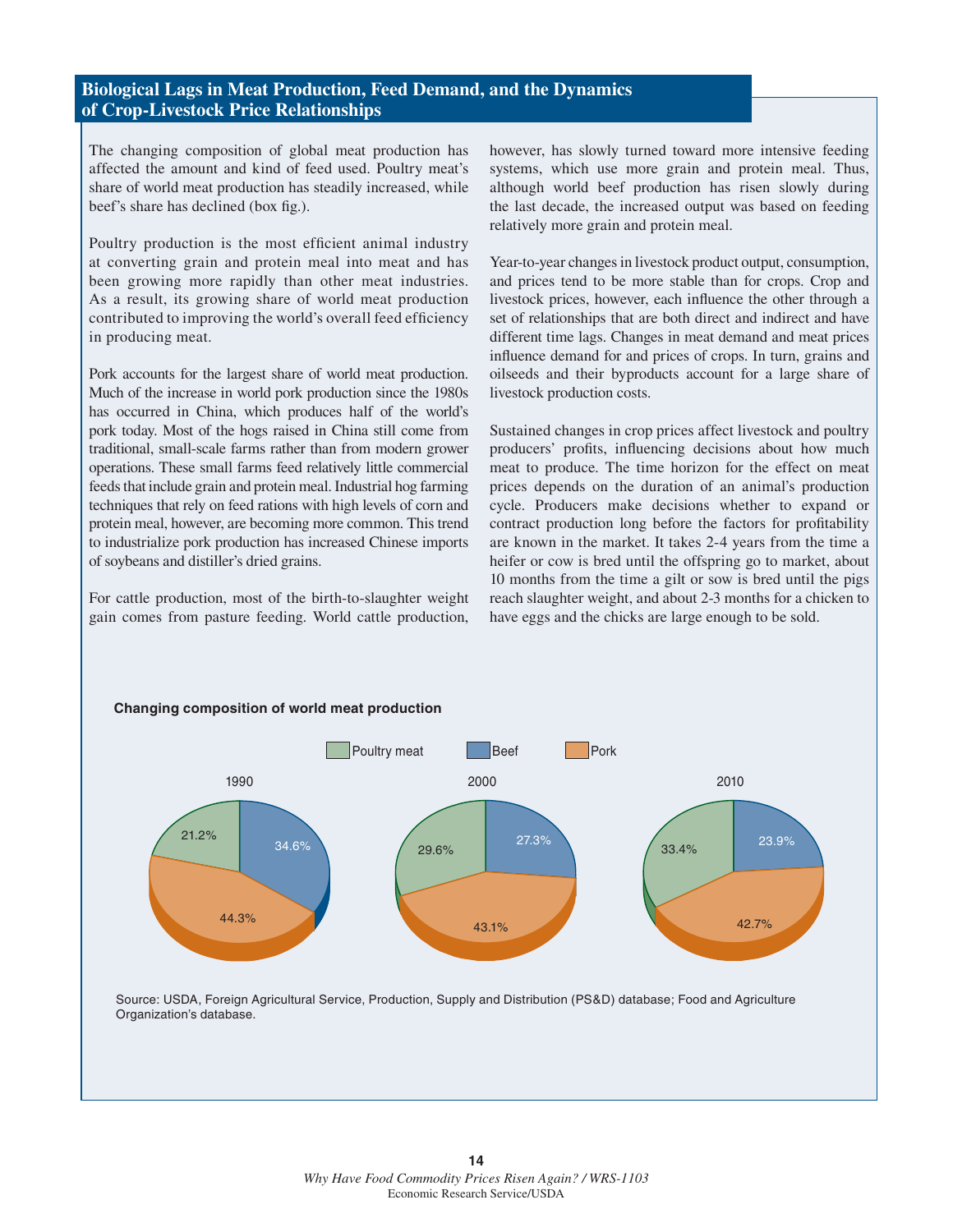meat imports relieved pressure on food commodities demand and kept meat prices relatively low.

Because of biological production lags, world meat production could not quickly respond to the 2008-09 drop in world demand, creating a surplus of meat in the world market. The supplies of beef, pork, and poultry meat products in the market when the recession was deepest and demand was low, largely reflected production decisions made in earlier time periods, ranging from several months for poultry to several years for beef.

Beginning in early 2010, however, the world began to recover from the global economic recession. With incomes growing, demand for meat strengthened and prices for livestock products increased. As before, meat production decisions for this period were made earlier. In particular, production decisions affecting pork and beef supplies during 2010's rapid increase in world demand were made when prices were well below those prevailing at the end of 2010.

The world meat market continues to feel impacts of the world recession. Decisions made during the recession to reduce pork production will put upward pressure on pork prices for the rest of 2011. Decisions to reduce beef production will continue to affect prices for several more years.

### *Global Biofuels*

The role of biofuels in shaping food commodity prices has generated considerable debate. Over the last 5 years, use of corn and sugarcane for ethanol and vegetable oils for biodiesel has increased total demand for these crops. Although growth in global biofuel production has slowed from rates exceeding 30 percent per year in  $2006-08$  (fig. 10), overall increases continue and the shares of grain used for ethanol and vegetable oils used for biodiesel, relative to total use, continued to climb.



1 The six largest producers (United States, Brazil, EU, China, Canada, and Argentina) accounted for 96 percent of world biofuel production in 2007.

Source: USDA, Foreign Agriculture Service.

**15** *Why Have Food Commodity Prices Risen Again? / WRS-1103*  Economic Research Service/USDA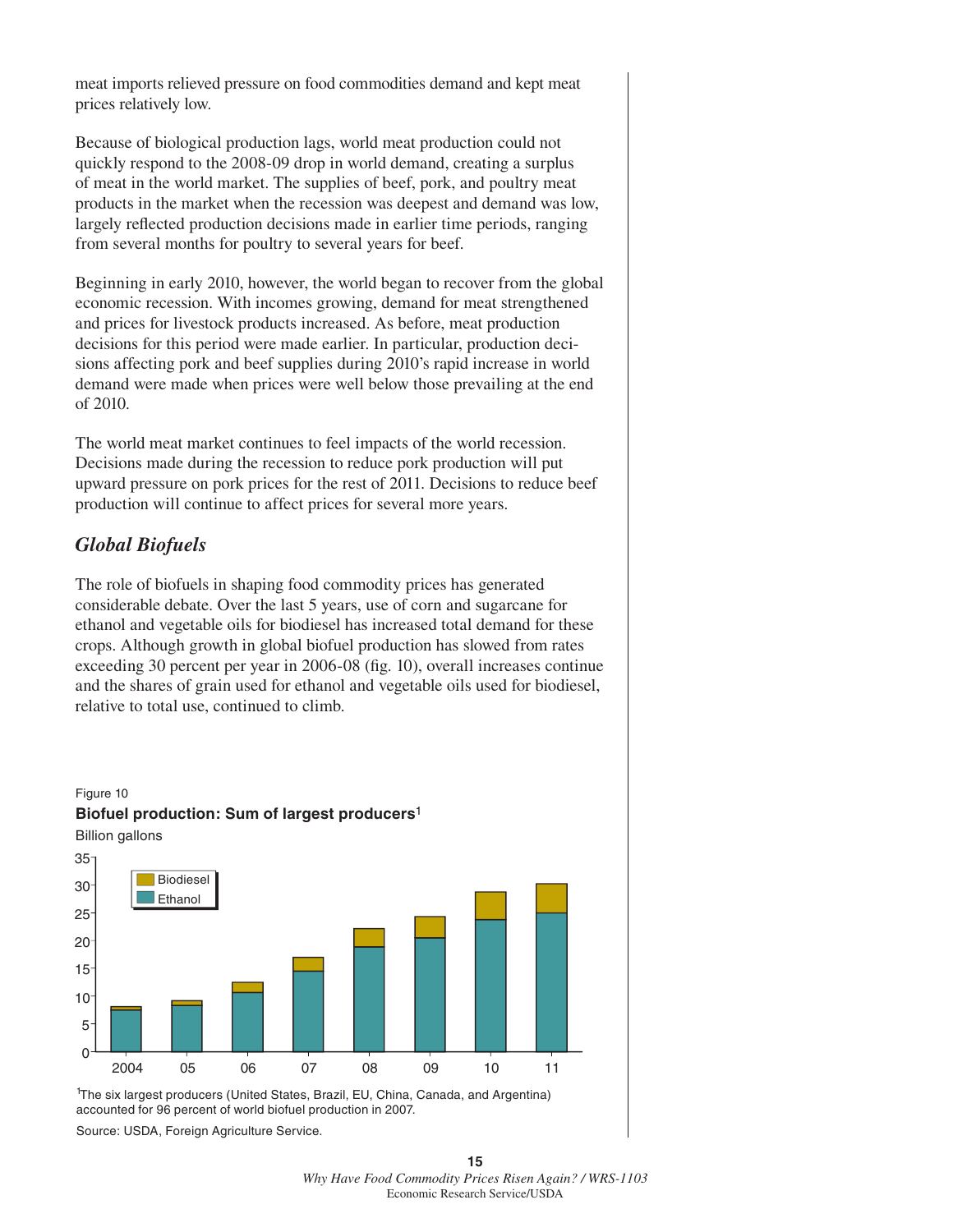In many countries, the expansion of biofuel production has depended on Government policies, specifically tax incentives and use mandates, motivated by environmental concerns and the goal to reduce dependence on petroleum imports. To the extent that mandates are binding, demand for feedstocks are less responsive to price changes.

In the United States, mandates under the Renewable Fuel Standard, the Volumetric Ethanol Excise Tax Credit (VEETC), and high crude oil prices have increased demand for corn for ethanol and raised corn prices. As a result of higher corn prices, U.S. corn exports and feed demand for corn have generally declined. Although U.S. ethanol expansion is slowing from the rapid pace of the previous 5 years, ethanol production accounts for a historically high share of corn utilization. In 2010/11, U.S. corn for ethanol is projected to account for 37 percent of total use, compared with 31 percent in 2008/09 (fig. 11). The impact of increased corn use for ethanol is partially offset by the feeding of distillers' dried grains, a byproduct of dry-mill corn-based ethanol production (Hoffman and Baker, 2010).

Increased demand for vegetable oil to produce biodiesel in the EU, Argentina, and Brazil contributed to higher prices for oilseeds and vegetable oils. In Argentina and Brazil, 2010 biodiesel production rose 57 percent and 46 percent, respectively, from the previous year. Both countries have biodiesel blending mandates. About two-thirds of Argentina's production was exported, partly due to a lower export tax on biodiesel (20 percent) than on soybean oil (32 percent). Most of Brazil's biodiesel production is used domestically. Jointly, the two countries used 3.5 million tons of soybean oil to produce biodiesel, accounting for about a quarter of their soybean oil production. As a result, soybean oil exports by Brazil and Argentina have declined in recent years.

Globally, the 2002-08 increase in biofuel production—ethanol in the United States and Brazil and biodiesel production in the EU, Argentina, and Brazil played a role in raising prices for corn, sugar, rapeseed, and soybeans, as well as for other crops. Attributing most of the rise in food commodity prices to biofuel production, however, seems unrealistic. Crop prices dropped more than 30 percent during the last half of 2008 even though biofuel production

#### Figure 11





Source: USDA, World Agricultural Supply and Demand Estimates (WASDE), May 2011.

**16** *Why Have Food Commodity Prices Risen Again? / WRS-1103*  Economic Research Service/USDA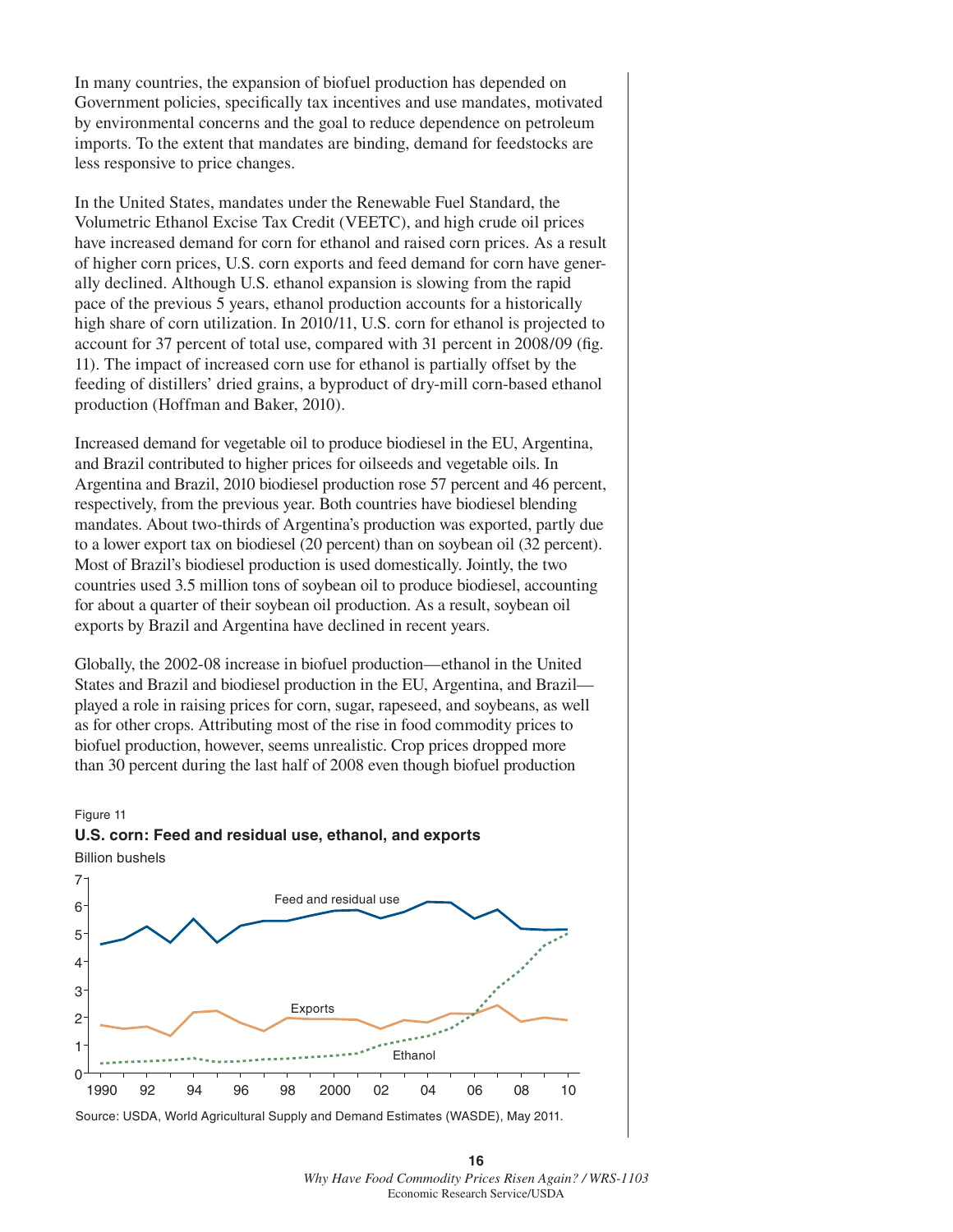continued to increase. Further, nonagricultural prices rose more than agricultural prices, and the price of corn (an ethanol feedstock) rose less than for rice and wheat (not biofuel feedstocks). Clearly, there were other factors at play. Thus, while the expansion of biofuels was an important factor underlying the general rise of food commodity prices in 2002-06 and their movement to a higher plane, it is less clear how much additional impact biofuels had during the subsequent 2007-08 spike in prices, as evidenced by biofuels' continued and growing presence through both the upside and downside of the spike.

### *Adverse Weather and Commodity Market Balances*

As is typical in periods of significant increases in food commodity prices, weather effects on agricultural production have again been a major factor in 2010-11. A series of adverse weather events were compressed into 10 months, beginning in June 2010 (table 2 and fig. 12). Weather around the world was either too dry, too wet, too hot, or too cold, sharply reducing expectations for 2010 global crop production and stock levels and resulting in higher prices. Similar production-reducing weather events occurred prior to the 2008 price peak, but they were spread over a 3-year period (2005-07). Consequently, expectations for world crop production dropped more quickly after June 2010 than during the 2005-07 price increases. On the demand side, consumption of grains and oilseeds continued to rise. As a result, global stocks of aggregate grains and oilseed declined and prices began to rise rapidly (fig. 13).

Although figure 13 provides a summary of a tighter global supply and use situation, it masks some important details. At the end of 2007/08, most individual commodity stock-to-use ratios were rather low, but no single commodity was drastically low. Currently, corn and soybeans have quite low stock-to-use ratios. And, while the ratios for wheat and rice suggest reasonably comfortable stock levels, there is a relatively greater shortage of millingquality wheat than is shown in the aggregate measure. Cotton, vegetable oils, and sugar are not included in this aggregate statistic, but their stockto-use ratios are also low. These low ratios suggest competition among food commodities and between food and nonfood commodities for acreage in the 2011 planting seasons will be high.

#### *Changes in Policies and Trade Practices*

Rising world food commodity prices contributed to food price inflation in a number of countries, becoming an increasing concern in late 2010 and early 2011, just as it did toward the end of the 2002-08 increase in prices. During both periods, various countries changed their agricultural and trade policies and modified their trade practices after prices increased considerably, attempting to reduce the impact of rising world prices on their own consumers by (table 3):

- Establishing export restrictions in the form of quotas and higher export taxes;
- Imposing export bans on staple food commodities;
- Reducing or suspending import tariffs; or
- Increasing consumer subsidies to help offset rising food costs.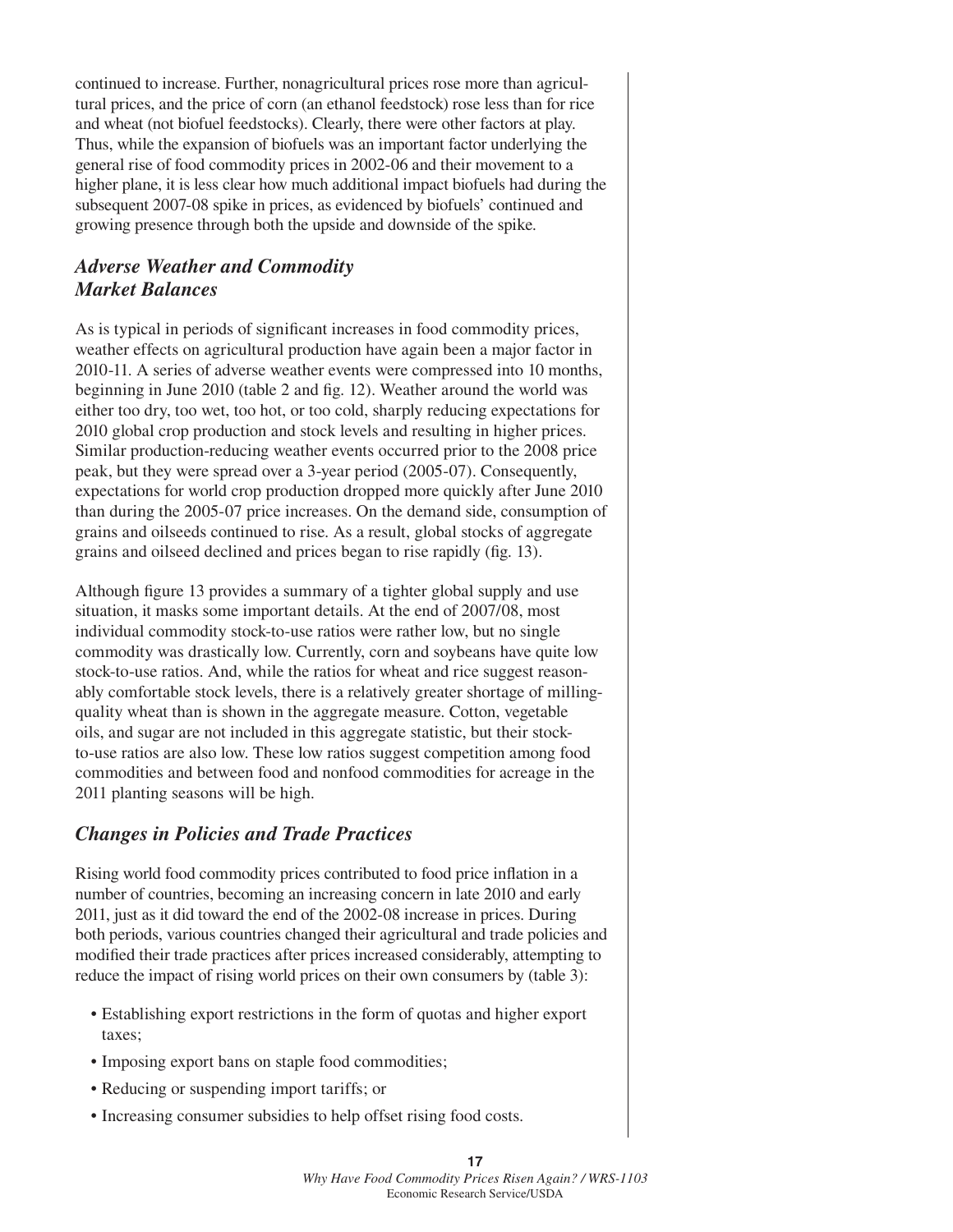#### Table 2 **Timeline of weather events**

| i imeline of weather events<br>Date | Country/event                                                                                                                                                                                                                                                                                         |
|-------------------------------------|-------------------------------------------------------------------------------------------------------------------------------------------------------------------------------------------------------------------------------------------------------------------------------------------------------|
| 2010                                |                                                                                                                                                                                                                                                                                                       |
| June                                | Severe drought in Russia, combined with widespread wildfires,<br>sharply reduced expected production, particularly for wheat.                                                                                                                                                                         |
| September                           | Drought began in the U.S. hard red winter wheat area.                                                                                                                                                                                                                                                 |
| November                            | Heavy rains in Australia damage wheat crop.                                                                                                                                                                                                                                                           |
| December                            | Russian area planted to winter crops was down 17.8 percent due<br>to continued drought.                                                                                                                                                                                                               |
|                                     | East African countries began to experience drought conditions.<br>The World Meteorological Organization indicated that the La Niña<br>weather effect was largely responsible.                                                                                                                         |
| September-<br>December              | Large portions of the U.S. hard red winter (HRW) wheat area had<br>very low precipitation: Western Kansas had the 11 <sup>th</sup> lowest in more<br>than 100 years; eastern Colorado had the 3rd lowest on record; the<br>Texas panhandle had the 15 <sup>th</sup> lowest.                           |
| 2011                                |                                                                                                                                                                                                                                                                                                       |
| January 24                          | U.S. HRW wheat area: Temperatures well below zero, with little or<br>no snow cover and poor root development, raised concerns about<br>winter kill.                                                                                                                                                   |
|                                     | Argentina, Ukraine, and Russia received precipitation-amounts<br>were small but beneficial.                                                                                                                                                                                                           |
| January 25                          | China: Drought across major wheat producing region getting worse.<br>India: Frost damage to winter crops, including wheat, lentils, and<br>fruits and vegetables.                                                                                                                                     |
| January 31                          | Argentina received stabilizing rainfall the latter part of January.                                                                                                                                                                                                                                   |
| February 10                         | Indonesia lowered soybean production estimate because of too<br>much rain in Aceh and East Java which prohibited planting. Rice<br>will be planted instead.                                                                                                                                           |
| February 15                         | Argentina had good rainfall except in the southwest, which improved<br>corn and soybean harvest prospects slightly. Brazil's forecasted<br>soybean production rose 3 million tons.                                                                                                                    |
|                                     | Russia's winter wheat crop in poor condition; perhaps 10 percent<br>lost due to drought. Spring planting expected to be up 3 million<br>hectares due to abandoned winter wheat and area not planted to<br>winter wheat or barley. Russia not expected to lift wheat export ban<br>until October 2011. |
| February 17                         | Mexico: a rare freeze killed some of the corn crop.                                                                                                                                                                                                                                                   |
| March 1                             | China's dry northern wheat area received rains. Rains in Brazil<br>impeded soybean harvest and exports.                                                                                                                                                                                               |
| April 1                             | Heavy rains and floods delayed corn planting in major parts of<br>the U.S. Corn Belt. Continued drought in extensive portions of<br>the U.S. hard red winter wheat area further reduced production<br>expectations.                                                                                   |

Source: USDA, Economic Research Service compilation based on news media reports..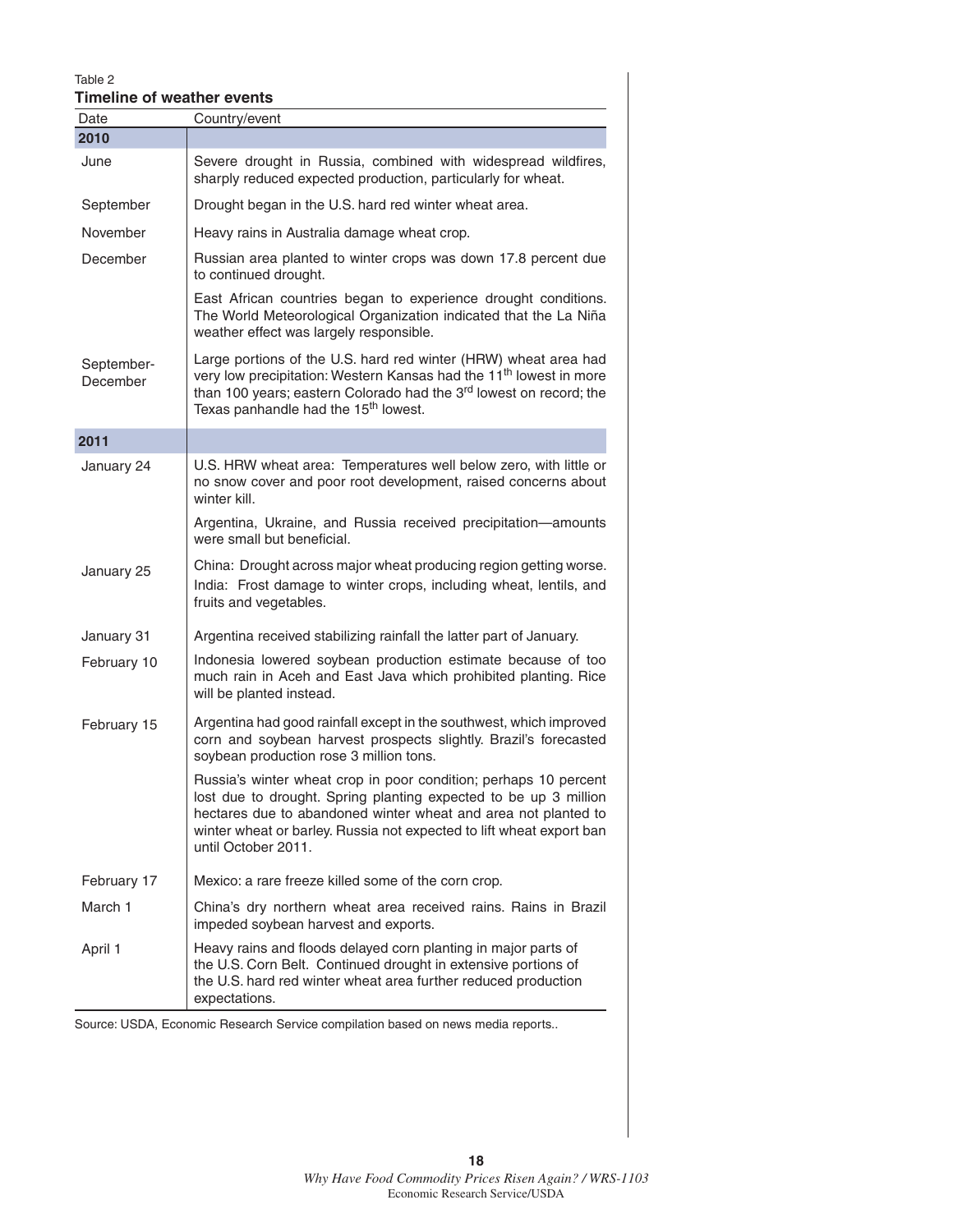

HRW=Hard red winter wheat.

<sup>1</sup>Four-crop price index: Wheat, rice, corn, and soybean prices, weighted by trade shares.

Source: International Monetary Fund, International Financial Statistics.

#### Figure 13



<sup>1</sup>Oilseeds include annual crops of soybeans, rapeseed, and sunflowers.

Source: USDA, World Agricultural Supply and Demand Estimates (WASDE) and Production, Supply, and Distribution (PS&D) database, May 2011.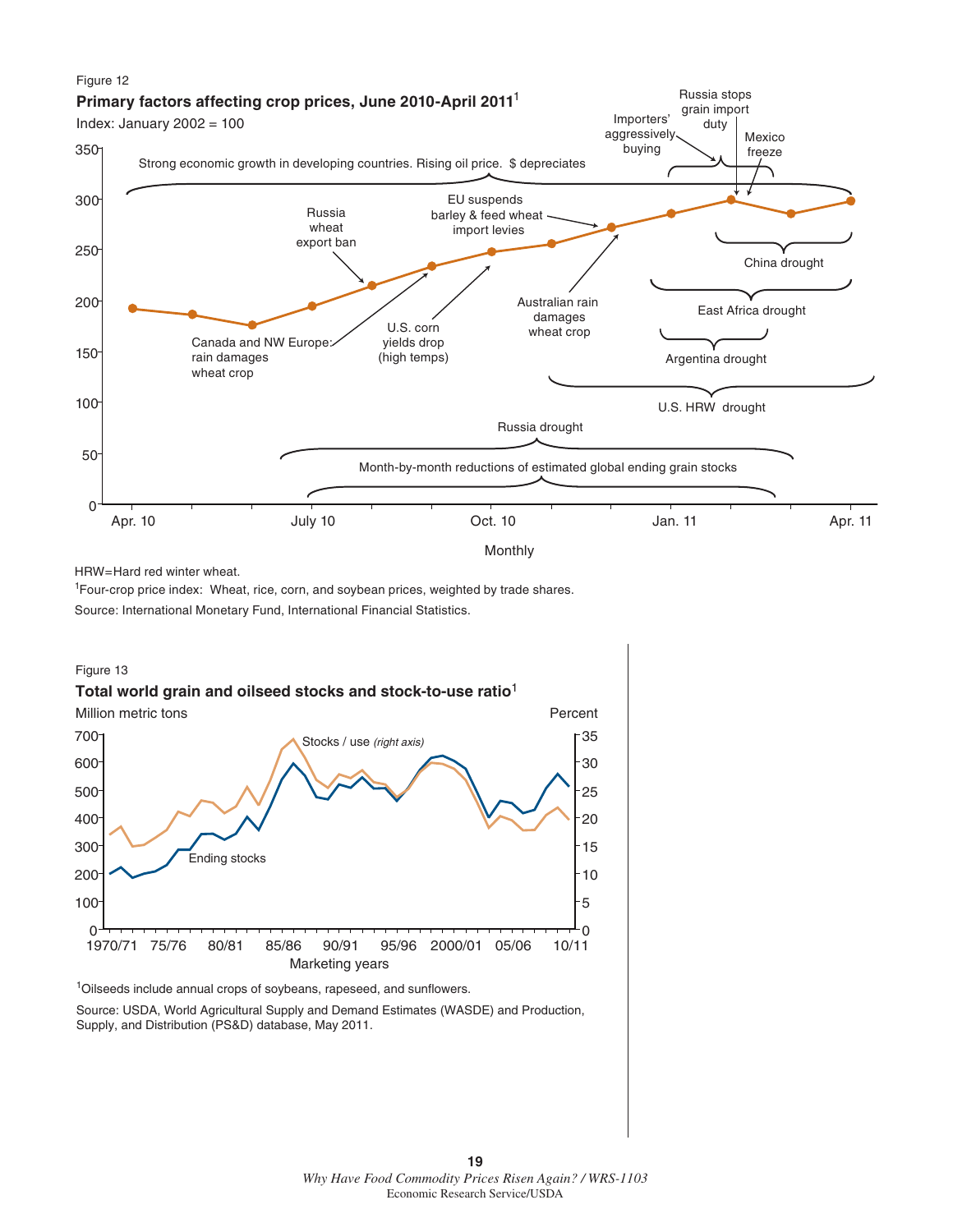Table 3

#### **Timeline: Changes in policies and practices**

| Date               | Country/event                                                                                                                                                                                                                                                                                                                        |
|--------------------|--------------------------------------------------------------------------------------------------------------------------------------------------------------------------------------------------------------------------------------------------------------------------------------------------------------------------------------|
| 2010               |                                                                                                                                                                                                                                                                                                                                      |
| August 4           | Russia imposed a ban on wheat exports because of drought-induced crop shortfalls and rising domestic<br>prices.                                                                                                                                                                                                                      |
| August 19          | U.S. export sales of total grain for the week were at a record high, suggesting importers were quickly seeking<br>to replace wheat imports from Russia, even at higher prices.                                                                                                                                                       |
| September 15       | Belarus banned exports of rapeseed oil to the European Union (EU) due to a 30-percent reduced harvest.                                                                                                                                                                                                                               |
| December 22        | Turkey reduced the tariff on public sector wheat imports from 130 percent to zero.                                                                                                                                                                                                                                                   |
| 2011               |                                                                                                                                                                                                                                                                                                                                      |
| January 21         | China entered into an unusual contract to buy feed wheat from Australia.                                                                                                                                                                                                                                                             |
|                    | Jordan and Algeria bought larger amounts of wheat than usual.                                                                                                                                                                                                                                                                        |
| January 28         | Algeria bought 800,000 tons of wheat at \$380 (cost, insurance, freight). This large purchase at such a high price<br>was an effort to calm protests against rising food prices.                                                                                                                                                     |
|                    | Bulgaria and Romania had plenty of feed-quality wheat but began to contract to import milling wheat.                                                                                                                                                                                                                                 |
|                    | Jordan, Libya, and Morocco contracted for additional imports to build up inflation buffers.                                                                                                                                                                                                                                          |
| February 1         | Bangladesh and Taiwan reduced import duties or sales taxes for some food-related imports.                                                                                                                                                                                                                                            |
| February 3         | Russia lifted its 5 percent grain import duty until the end of June.                                                                                                                                                                                                                                                                 |
| February 10        | Afghanistan, Indonesia, and Egypt contracted for more wheat imports.                                                                                                                                                                                                                                                                 |
| February 15        | Iraq bought 350,000 tons of wheat and Tunisia bought 100,000 tons of wheat; more than their usual amount.                                                                                                                                                                                                                            |
| February 17        | Unusually large U.S. corn export sales in each of the previous 3 weeks topped 1 million tons. Wheat<br>export sales were larger than expected in spite of season-high prices. At the same time, large increases in<br>outstanding export sales suggest importers were contracting for delivery further into the future.              |
| February 18        | EU suspended barley and feed wheat import levies.                                                                                                                                                                                                                                                                                    |
| March 1            | Russia suspended its 5 percent tariff on soymeal imports for 3 months to reduce feed costs.                                                                                                                                                                                                                                          |
|                    | Governments in the Middle East and North Africa (MENA) increased wheat imports from the United States,<br>the EU, and Ukraine to build up food security stocks. Feed grain imports are generally handled by the private<br>sector and have also been increasing.                                                                     |
|                    | With southern Europe feed grain supplies in short supply and prices high, Spain bought sorghum from the<br>United States and Argentina.                                                                                                                                                                                              |
|                    | Algeria, Libya, and Jordan relaxed food taxes or duties on food imports or cut prices of staple foods. Kuwait<br>initiated a consumer subsidy and free food for its citizens to reduce the impact of higher costs. Morocco's<br>Government, which heavily subsidizes food and gas, pledged to keep food prices at affordable levels. |
| March <sub>3</sub> | Mounting evidence shows that even traditional corn importers are extending coverage into summer. U.S.<br>export sales of corn topped 1 million tons for the fifth consecutive week.                                                                                                                                                  |
| March 9            | Turkey reduced the tariff on private sector wheat imports from 130 percent to zero. Last December, it did the<br>same for public sector imports.                                                                                                                                                                                     |

Source: USDA, Economic Research Service compilation based on news media reports.

Some of the export restrictions still remain in effect. Following 2008's high prices, some countries appear to have shifted policies away from trade liberalization and toward those that increase self-sufficiency.

The current surge in prices has seen more use of tariff reductions by importers and fewer impositions of export restrictions compared with the 2007-08 policy interventions. While the 2007-08 export restrictions came toward the end of price increases, the Russian wheat export ban in August 2010 occurred shortly after wheat prices initially rose.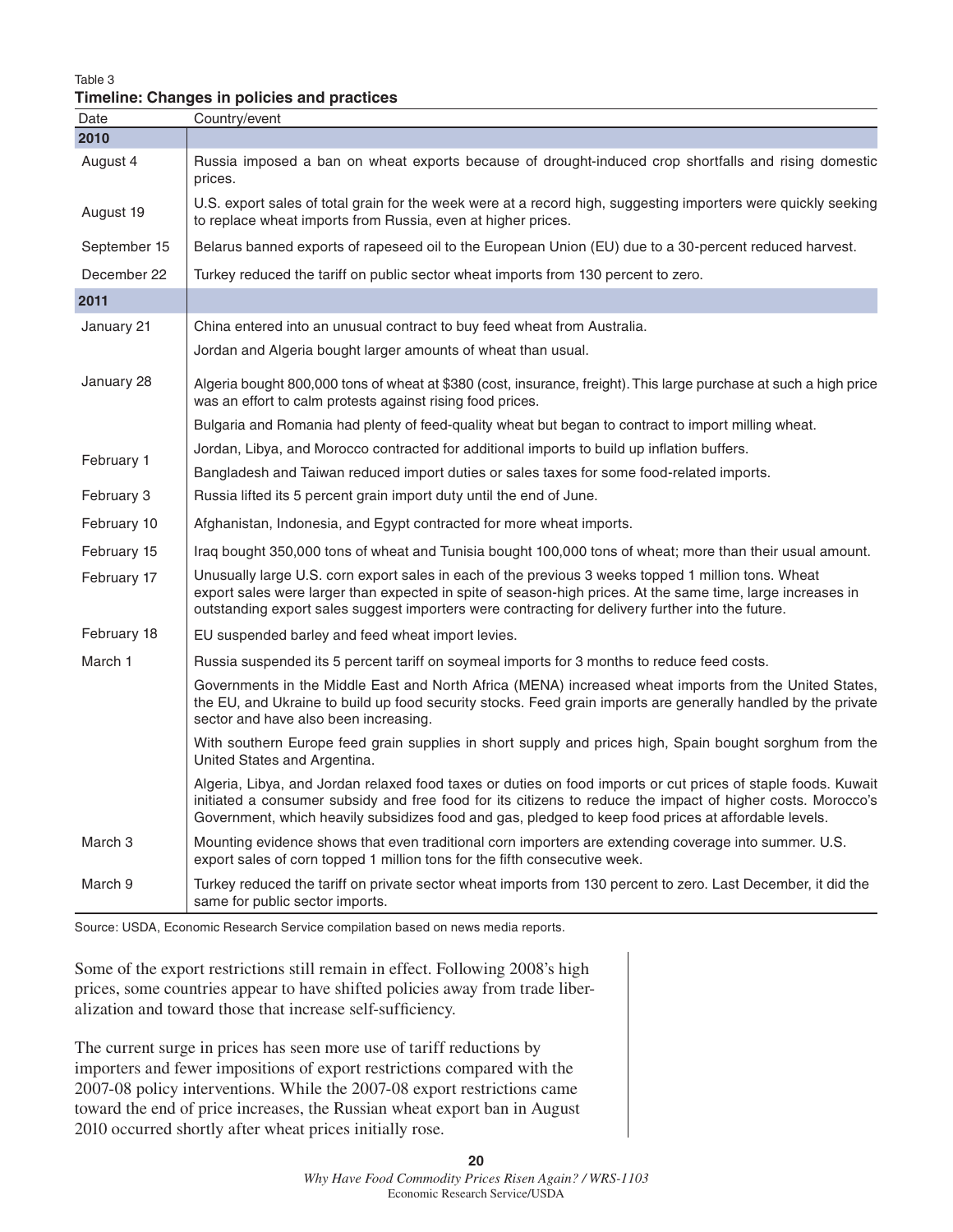### *Importers' More Aggressive Buying Practices*

As available global crop supplies declined and prices began to rise more quickly, some importing countries became concerned about their ability to obtain their future food-commodity import needs. A number of importers began to aggressively contract for additional imports.

For example, even though wheat prices rose sharply after Russia's ban on wheat exports, importers began contracting for larger volumes. This increase in volume suggests that countries that usually import sufficient quantities of grain to meet their needs for a few months into the future began contracting for imports to meet their needs for several additional months.

Outstanding U.S. wheat export sales—sales under contract but not yet delivered—began to rise above historic levels in the summer of 2010 (fig. 14). Although outstanding sales include recent sales intended for fairly immediate delivery, a large, sustained increase in outstanding sales also reflects contracts for future delivery. Beginning in August 2010, outstanding U.S. wheat sales began to rise rapidly and by early September were about 2.4 million metric tons (a third) larger than the 5-year average for that time of year. By mid-March 2011, outstanding sales were at 8.5 million tons, more than double the 5-year average. Although part of this trend reflects the overall 25-percent higher level of U.S. wheat exports forecasted for 2010/11, the doubling of outstanding sales is indicative of the accelerated pace and advanced timing of importer demands.

By mid-March 2011, more than 20 countries had outstanding wheat sales more than 50 percent above their 5-year average for mid-March. The volumes, however, were generally less than 100,000 metric tons. These 20 importers were geographically diversified, but generally represented middleincome countries. The countries with the largest outstanding sales were Egypt (more than a half million tons), Japan, and Yemen. Unknown destinations accounted for 1.8 million tons (21 percent) of total outstanding U.S. wheat export sales.

#### Figure 14





Source: USDA, Foreign Agricultural Service sales reporting, April 2011.

**<sup>21</sup>** *Why Have Food Commodity Prices Risen Again? / WRS-1103*  Economic Research Service/USDA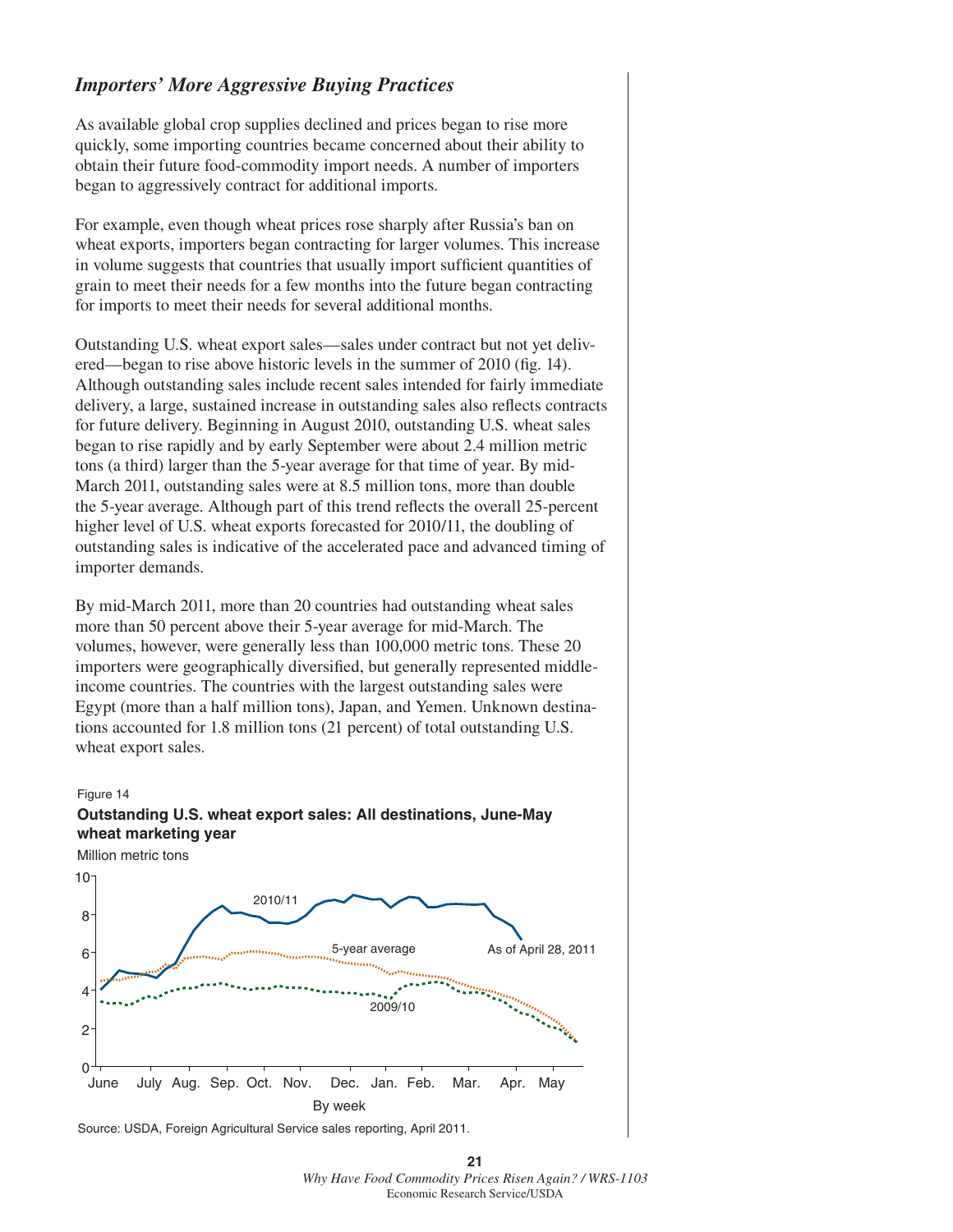Several other commodities also saw larger-than-average outstanding export sales, although all were relatively smaller than those for wheat. Outstanding U.S. corn export sales were about 30 percent larger than the 5-year average in September 2010 and were almost 20 percent higher in March 2011, even though U.S. 2010/11 corn exports are projected to be lower than the 5-year average. As in the case for wheat, this sales trend indicates an accelerated early season pace of U.S. corn purchases by importers. Soybean outstanding sales were close to 75 percent above the 5-year average in March 2011, while 2010/11 exports are forecast to be 29 percent higher than the 5-year average. In contrast, outstanding rice export sales have fallen below the 5-year average since the beginning of 2011, even though U.S. rice exports are forecast to rise in 2010/11, indicating that importers believe world rice stocks are adequate to meet import needs—unlike other commodities.

Until world supplies of food commodities rebuild, importers concerned with meeting their domestic food needs will likely continue to employ aggressive import practices to ensure supply availability. When global supplies are rebuilt and prices begin to decline, however, these same importers will feel less need to purchase additional quantities for some months. Fewer purchases will significantly reduce world import demand for several months, likely further lowering world prices as occurred following the 2008 price peak.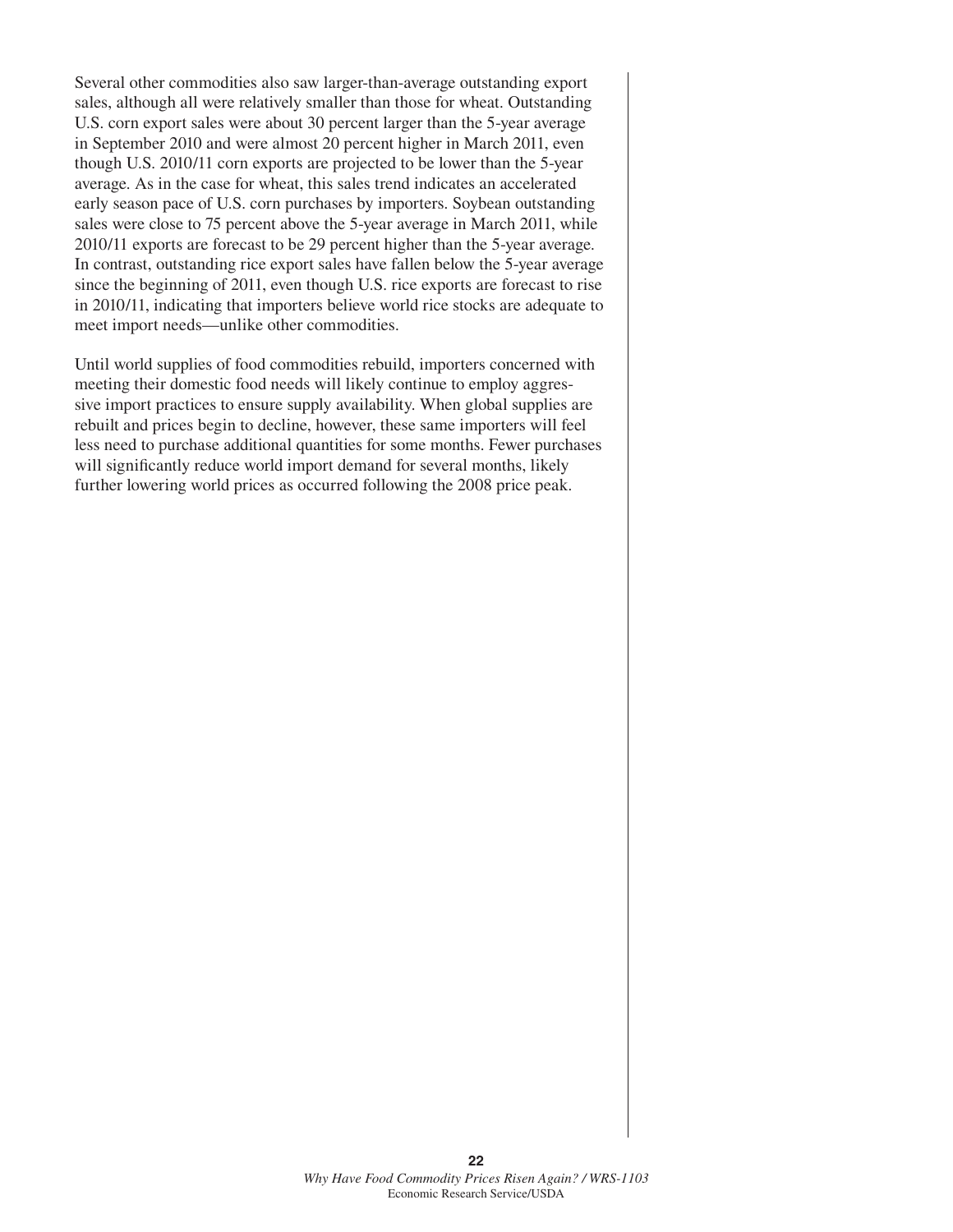#### **Speculation About Speculation**

From 2005 through mid-2008, hedge funds, index funds, and sovereign wealth funds became increasingly involved with agricultural futures markets. Over this period, the share of open interest (the total number of contracts) held by funds in the futures market for agricultural commodities doubled. Investors in these funds were not so much interested in agricultural commodities specifically as they were in using commodities as an asset class to diversify their financial portfolios. These investors had primarily a financial interest in the markets and were not hedging physical commodities as would be typical of commercial agricultural-sector hedgers.

During the 2010-11 surge in commodity prices, involvement by noncommercial interests increased again (box fig). Total open interest increased in U.S. futures markets for wheat, corn, soybeans, and rice and the share of long positions (buyers rather than sellers of futures contracts) held by noncommercial investors also increased.

It is unclear what effects, if any, these new investors have on prices for agricultural products. Irwin and Sanders review and critique a number of recent studies on both sides of the argument and conclude that there is "precious little evidence that the "new speculators" [index funds] drove [the 2007- 08] price movements." However, others have hypothesized that computer-based, trend-following trading approaches employed by some funds may have increased the amplitude of short-term fluctuations in agricultural prices (Petzel, 2009; Masters, 2008).

In both 2007-08 and 2010-11, the relationship between rising crop prices, rising total open interest, and a rising share of long positions held by noncommercial investors shows some general correlation, but does not necessarily indicate any causal effects. When viewed in longer-term annual time periods, changes in prices appear to reflect changes in the market fundamentals of supply and demand. If noncommercial investors affect prices, their influence is likely temporary and takes place over shorter time periods (see Harris and Buyuksahin for a related discussion).

One hypothesis is that the momentum or trend-following trading practices of large noncommercial entities can result in larger short-run price movements on both the upside and downside than market fundamentals would suggest. For example, when price increases are sustained (e.g., 2005-08 and again in the last half of 2010), trend-following, noncommercial longs disproportionately buy from commercial shorts (sellers) hedging physical commodities. The number of contracts (open interest) rises and the share of long positions held by noncommercials increases. When prices subsequently turn down (e.g., June 2008), noncommercial longs sell their long contracts, while short commercial interests who had hedged physical commodities are slow to liquidate their favorable positions. As a result, prices fall sharply and may continue to decline as noncommercial longs have difficulty finding new buyers. Prices decline until they have dropped sufficiently to entice buyers, generally commercial long hedgers using futures contracts as a temporary substitute for an eventual cash market purchase (e.g., December 2008). During this period, the share of long positions held by noncommercial investors drops. Under this scenario, noncommercial interests have a series of short-term price-influencing effects—first toward the end of a sustained upward price movement, then in the quick reversal of prices, and finally toward the end of the downswing in prices—which in total may accentuate short-term price volatility. The price effects associated with the rapid increase or decrease in noncommercial open interest may be interpreted as a lack of short-term liquidity on the commercial or hedging side of the market resulting in a shortterm over-reaction of prices. However, others may argue that the actions of such noncommercial traders have the effect of increasing the rapidity of price adjustment to changing fundamental market conditions.



**Crop prices and noncommercial long positions: U.S. futures markets for wheat, corn, soybeans, and rice**

Source: U.S. Commodity Futures Trading Commission.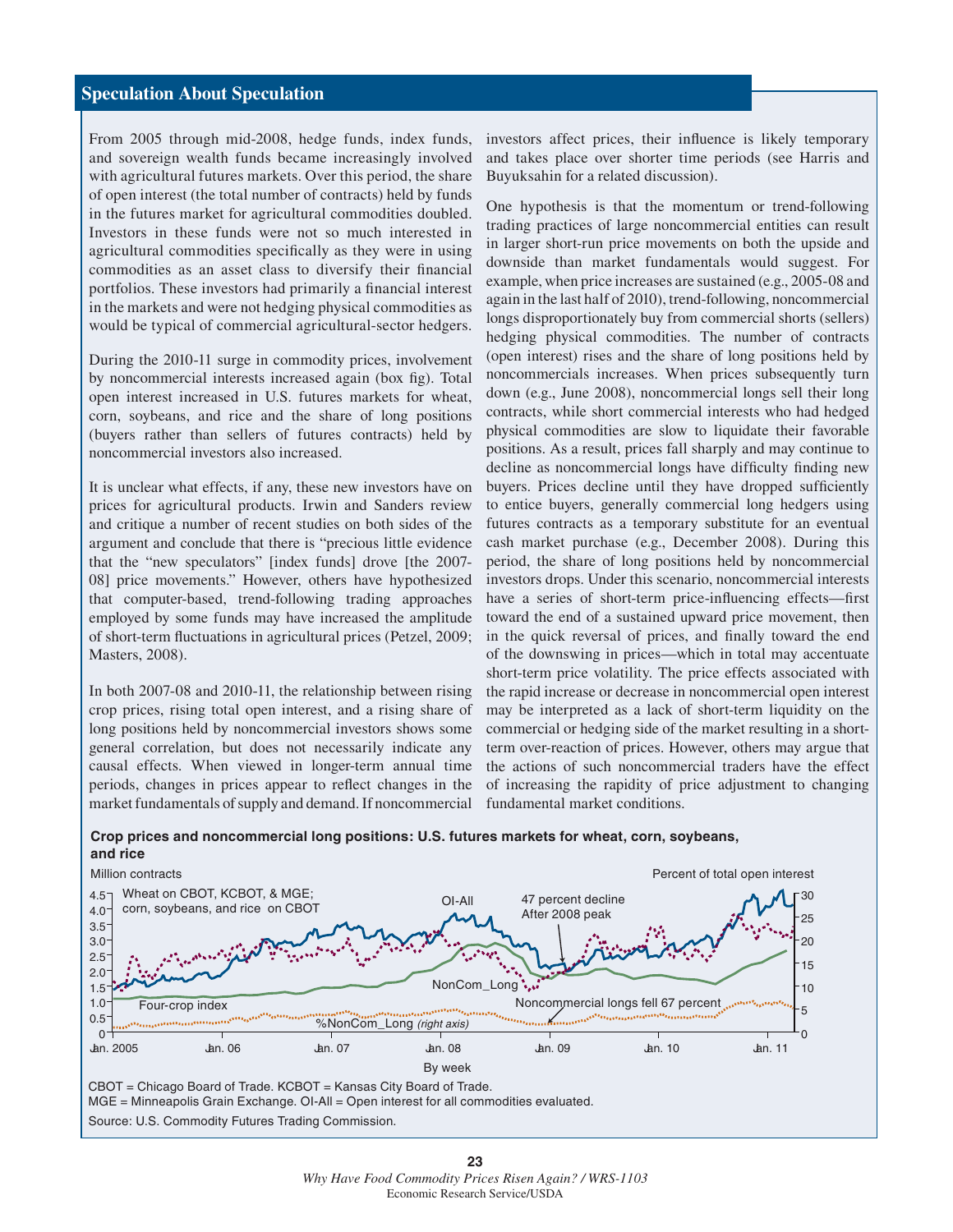### **Impacts**

### *Food Security*

Rising food commodity prices tend to negatively affect lower income consumers more than higher income consumers because:

- 1. Lower income consumers spend a larger share of their income on food;
- 2. Staple food commodities, such as corn, wheat, rice, and soybeans, account for a larger share of food expenditures in low-income families;
- 3. Consumers in some low-income, food-deficit countries are particularly vulnerable because they rely on imports for a large share of their grain supplies, usually purchased at higher world prices; and
- 4. Countries receiving food aid donations based on fixed budgets receive smaller quantities of aid.

As world food commodity prices rose in 2010-11, the impact of high commodity prices on food security in developing economies had been limited in the near term. Many low-income, food-deficit countries experienced high domestic production in 2010, so their food supplies were adequate and, as a result, their local prices remained low. In Sub-Saharan Africa, in particular, good harvests in many countries have spared that region from rising world prices so far. Also, since imports contribute a small share of overall food supplies for many of these countries, domestic production performance and the factors that affect it, such as weather, play a critical role in the food security situation of those countries. In addition, there is often little or a lagged price transmission from the international market to these local markets due to limited integration in the global marketplace, poor market infrastructure, and subsidies provided by these governments. Government trade and domestic food policies affect how much of an increase in world prices gets passed on to consumers.

Some developing countries, particularly those in Latin America and the Caribbean, have increasingly relied on imports to augment their food supplies. When prices rise, these imports are often purchased at the higher world prices (Rosen, et al., 2011).

### *Public Unrest*

Toward the end of 2002-08's rise in food commodity prices, public demonstrations protesting higher food costs were held in several dozen countries. Many protests were peaceful, some were violent riots, and one resulted in the removal of that nation's president.

Recent public protests and demonstrations during the current surge in food commodity prices seem to be motivated somewhat differently. Although the first—Algeria in early January 2011—appears to have started as a protest against high food prices, the demonstrations and civil strife that subsequently occurred in another half dozen countries seem to have been less about food prices and more about other economic and political issues.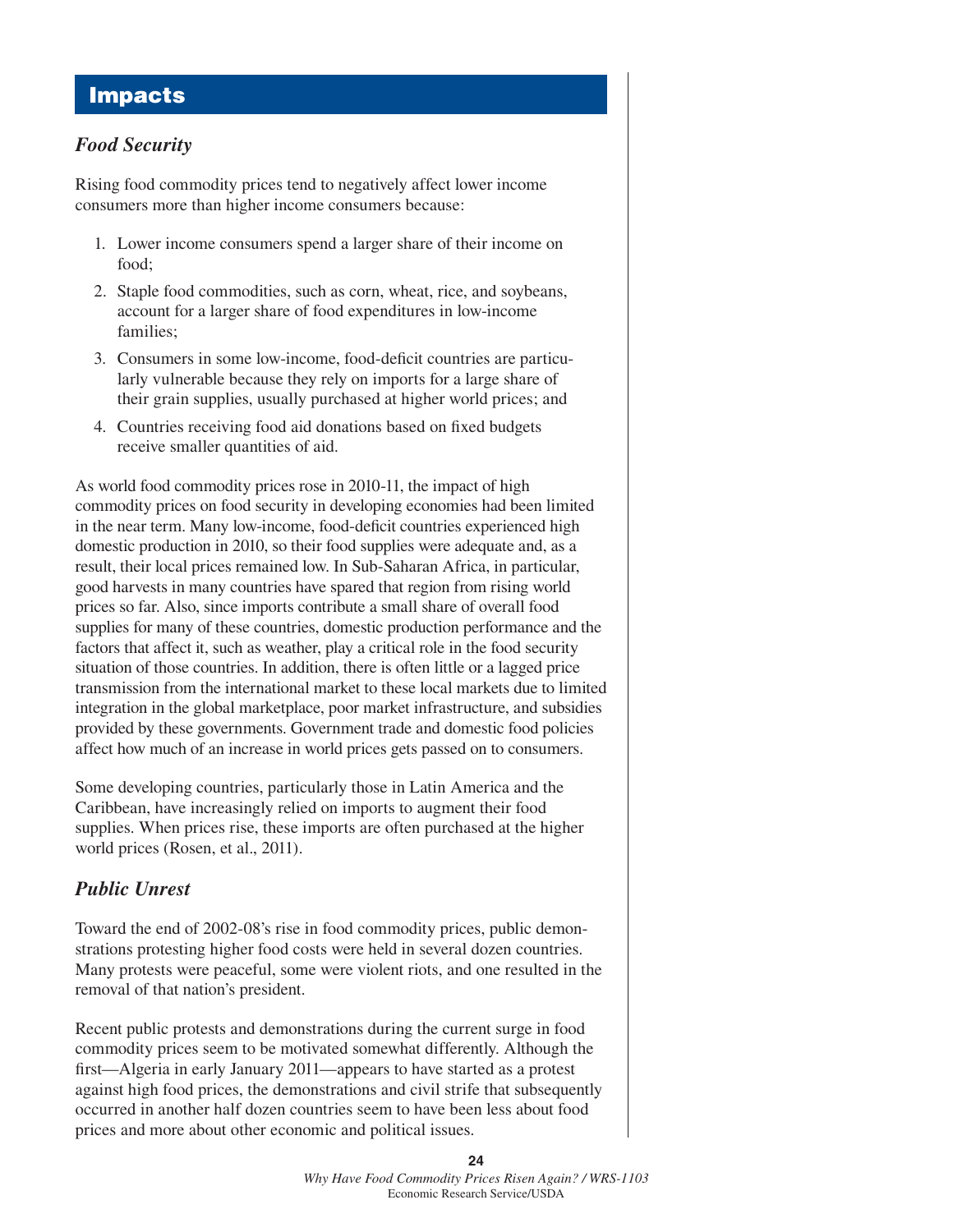Most of these countries with recent public protests are not considered to be especially food insecure. Although most are net food importers, they generally have the financial resources available to buy the imports they regularly rely on. Some of the countries that had demonstrations in 2007-08 have had good harvests in the past year and actually have more domestically produced food available than a year ago. As a result, they are less dependent on importing higher-cost food commodities.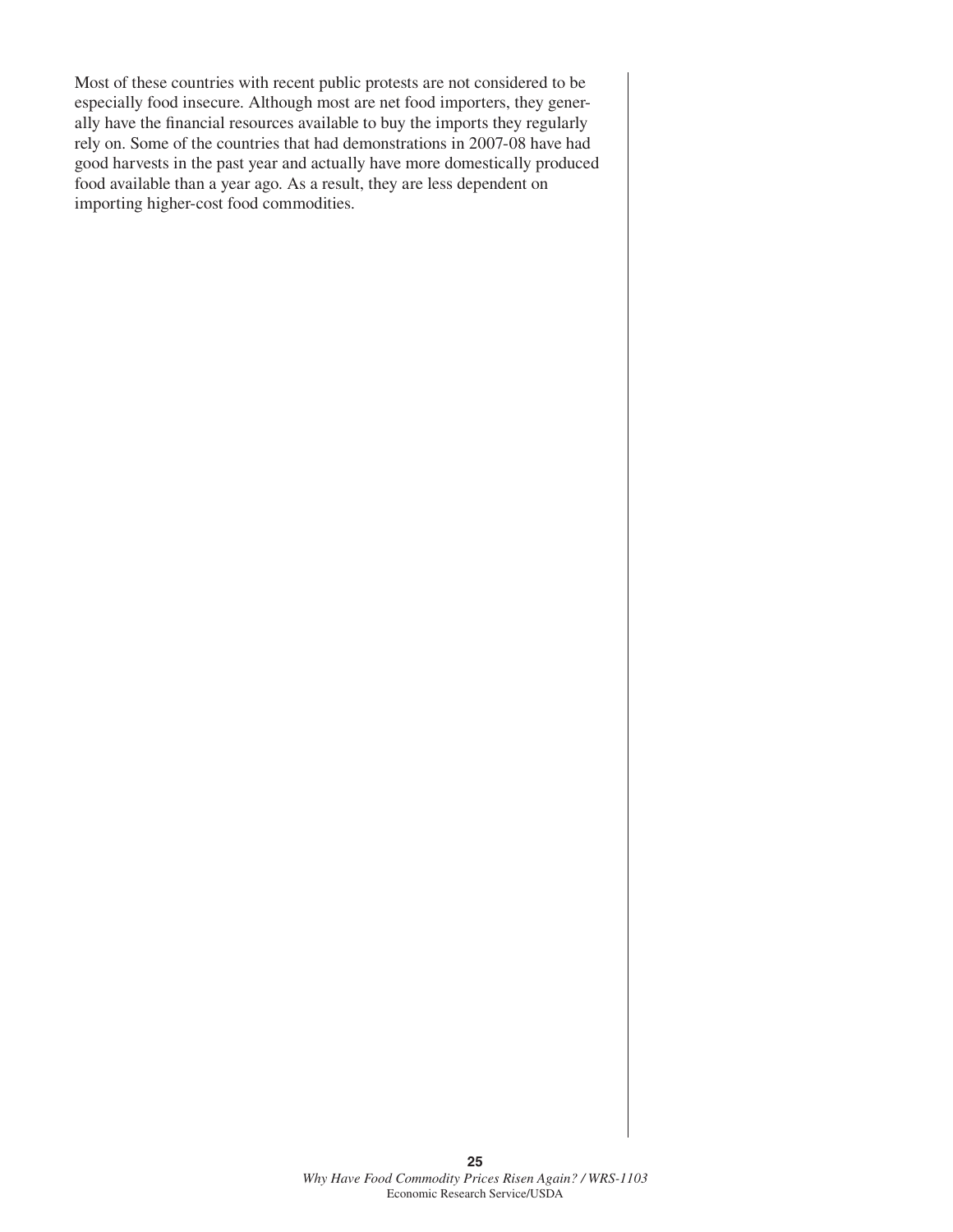# **Prospects**

Although we cannot forecast the future of the current price spike with certainty, we can identify some factors that have a high probability of playing significant roles in the direction of future price movements, including weather and supply and demand responses to high prices.

Weather will likely play an important role, as it has at the beginning and/or end of most previous agricultural price spikes. In the near term, precipitation in the northern hemisphere will have a large impact on the winter wheat crop to be harvested in June and July 2011. Areas of particular concern include Russia, the western U.S. Great Plains, and China's northern plain. For a slightly longer time horizon, precipitation between now and July could influence production decisions regarding which crops to plant and whether shortor full-season varieties are used. For example, if wet field conditions in the U.S. Corn Belt persist and delay corn plantings, some farmers could shift to shorter-season varieties (with typically lower yields) or they could shift some acreage from corn to soybeans. At an even longer term, northern hemisphere weather through the summer will affect total crop production in the fall and grain and oilseed supplies over the following 6 months.

Once prices have peaked and begin to decline, the magnitude of the price drop will be affected by the volume of foreign trade shipments already contracted for future delivery. For example, the larger the volume of outstanding U.S. export sales for delayed delivery, the more import purchases are likely to decline. The drop in import demand will further exacerbate price drops until new purchases are made.

The rapid increase in crop prices in the second half of 2010 and early 2011 is expected to stimulate increased plantings and more intensive use of other production inputs in 2011. Farmers in the northern hemisphere will have strong incentives to increase the area planted to all crops. According to USDA's March 2011 *Prospective Plantings* report, U.S. farmers have already indicated their intention to raise acreage planted to major field crops by 3.5 percent.

#### *Longer Term Prospects and Projections*

USDA's 10-year projections show price declines for the major crops in the near term that reflect projected global production and demand response to current high prices (fig. 15). Nonetheless, after near-term price declines, long-term growth in global demand for agricultural products and slower projected productivity growth holds prices for grain and oilseeds at historically high levels.

In the global livestock sector, adjustments to high feed costs continue in the near term, slowing growth in total meat and poultry production and raising livestock and meat prices. Improving net returns provide economic incentives for expansion later in the decade, with nominal livestock prices rising moderately over the next decade.

Other factors may affect food commodity prices over a longer time horizon. If prices stay high, more countries will likely adjust trade policies and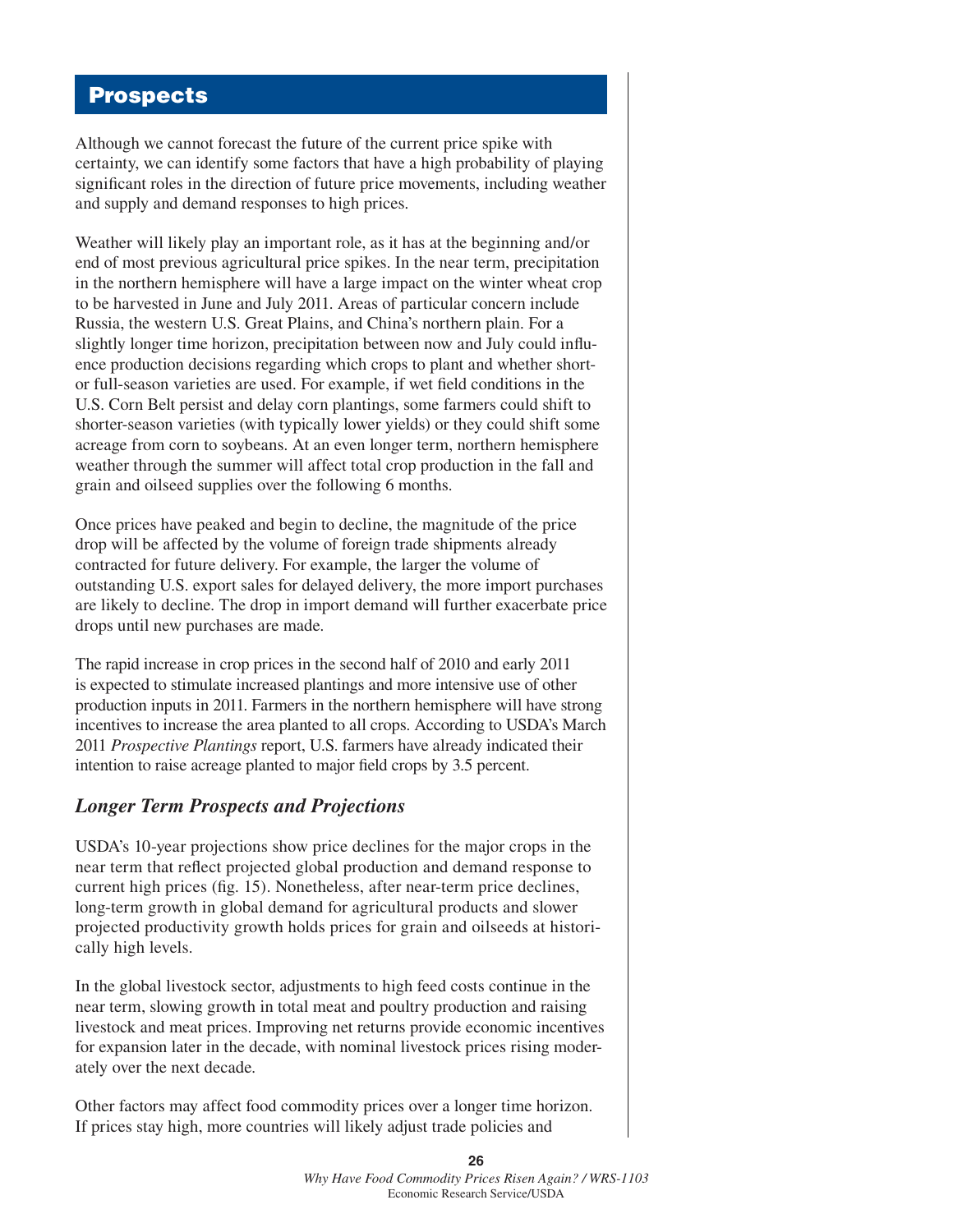#### Figure 15 **Corn, wheat, rice, and soybean prices projected to remain historically high**





cwt = Hundredweight.

practices to shield their consumers from higher world prices, putting additional upward pressure on global commodity prices. Sustained high energy prices could increase the cost of agricultural production, processing and transportation, gradually resulting in higher retail food costs for consumers around the world. Further depreciation of the U.S. dollar would also result in higher world prices.

Source: USDA, Office of the Chief Economist, USDA *Agricultural Baseline Projections to 2020*, February 2011.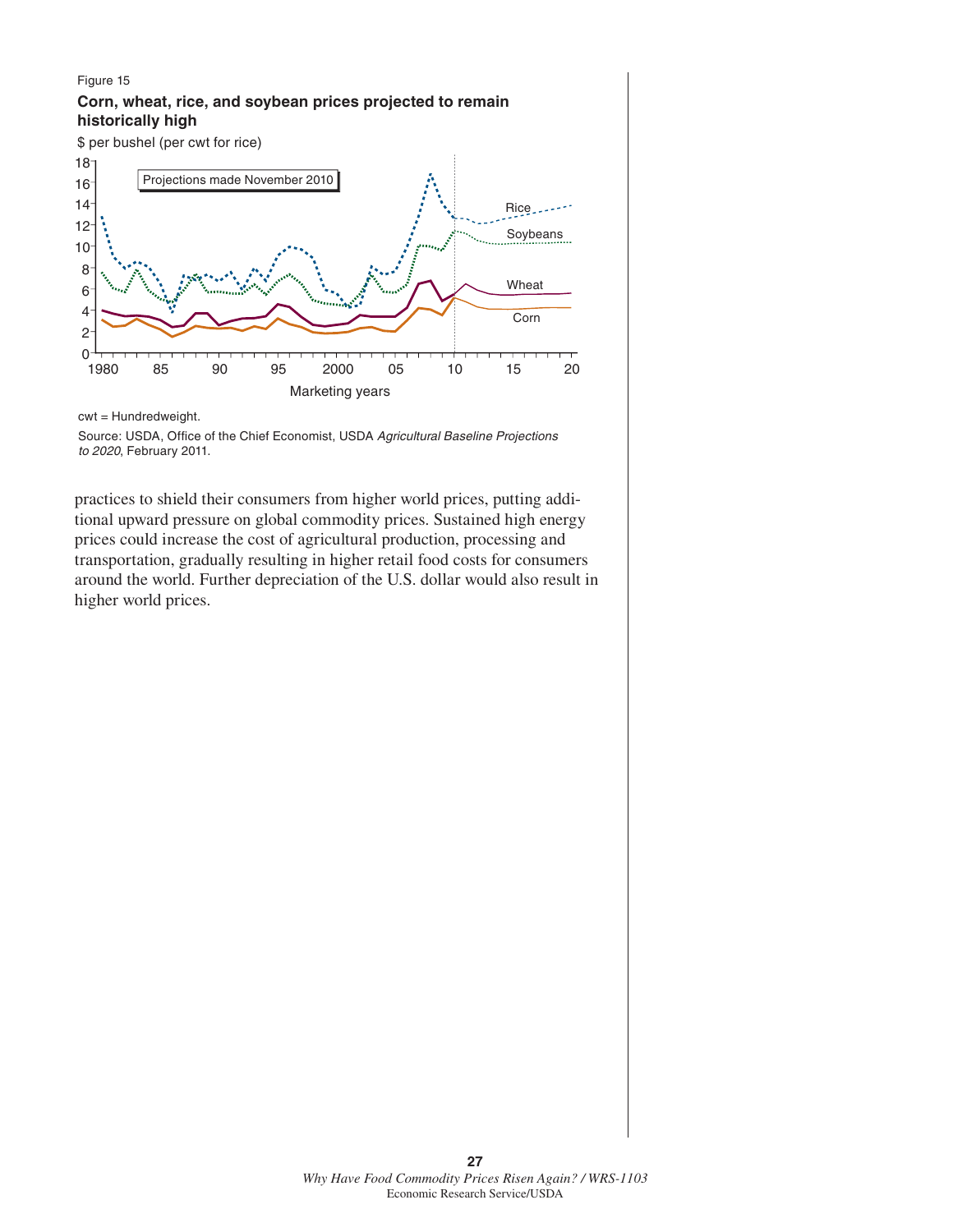# **Conclusions**

Periods of rising and falling prices for agricultural products are not uncommon. The specific factors contributing to price fluctuations may differ somewhat, and the magnitude and duration of the fluctuations may vary. Historically, however, in each price spike, rising commodity prices constrained demand and increased production, which in turn, led to declining prices. These adjustments determine the path to a new equilibrium, which may push prices back to their pre-spike level, or to a level somewhat higher than historical prices.

Prospects for the future path of prices depend on many developments. As before, high prices will provide incentives to increase global agricultural production. Farmers around the world will make production decisions about allocating available land to various competing crops and about how much additional production inputs to use. With average weather over the next year or so, world agricultural production would be expected to increase and prices would retreat.